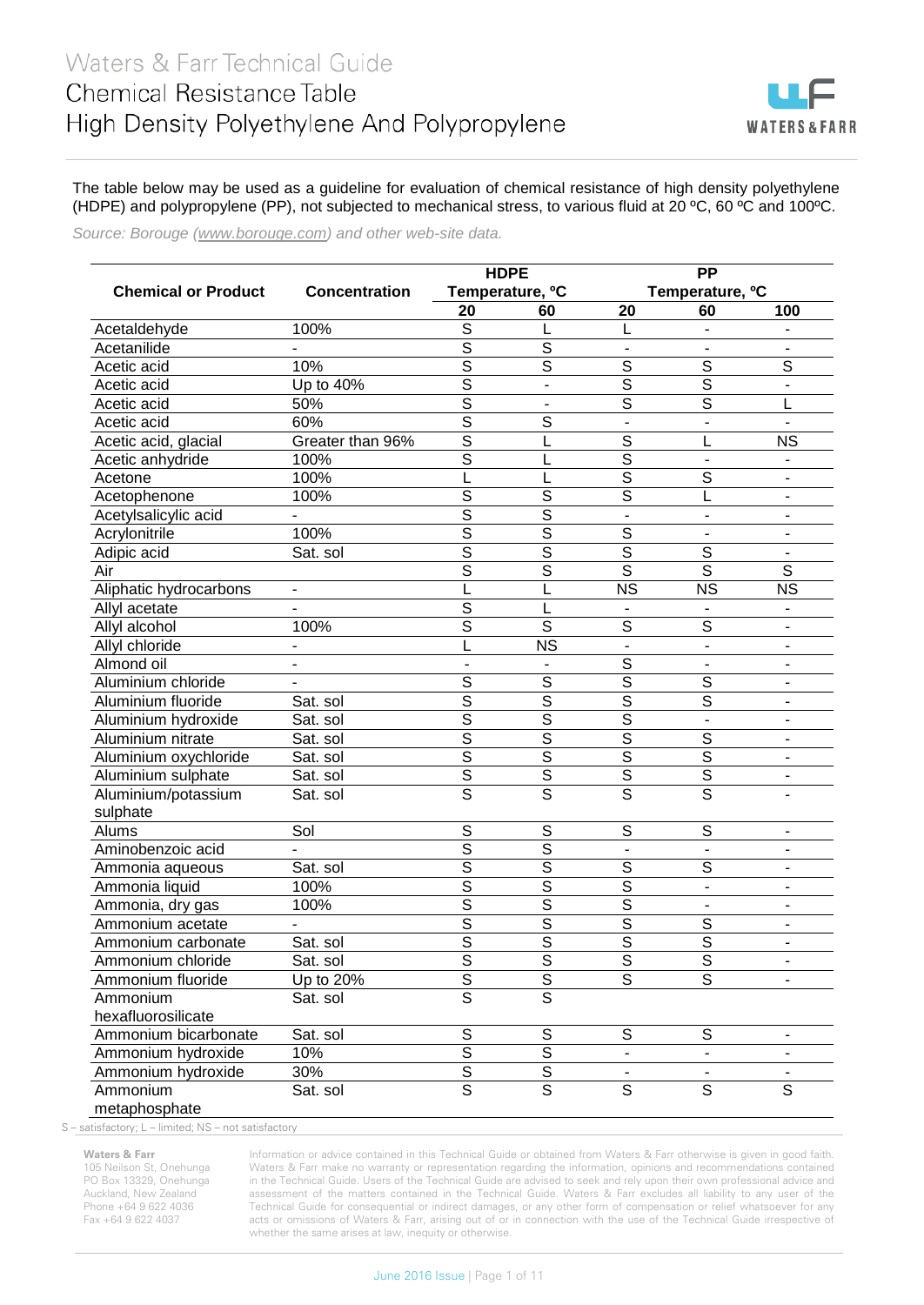|                            |                      |                          | <b>HDPE</b>                 |                                           | <b>PP</b>                   |                         |
|----------------------------|----------------------|--------------------------|-----------------------------|-------------------------------------------|-----------------------------|-------------------------|
| <b>Chemical or Product</b> | <b>Concentration</b> |                          | Temperature, <sup>o</sup> C |                                           | Temperature, <sup>o</sup> C |                         |
|                            |                      | 20                       | 60                          | 20                                        | 60                          | 100                     |
| Ammonium nitrate           | Sat. sol             | $\overline{s}$           | $\overline{s}$              | $\overline{s}$                            | $\overline{s}$              | S                       |
| Ammonium oxalate           | Sat. sol             | $\overline{\mathsf{s}}$  | $\overline{s}$              |                                           |                             |                         |
| Ammonium persulphate       | Sat. sol             | $\overline{s}$           | $\overline{s}$              | $\overline{\mathsf{s}}$                   | $\overline{s}$              |                         |
| Ammonium phosphate         | Sat. sol             | $\overline{\mathsf{s}}$  | $\overline{\mathsf{s}}$     | $\overline{\mathsf{s}}$                   | $\blacksquare$              |                         |
| Ammonium sulphate          | Sat. sol             | $\overline{\mathsf{s}}$  | $\overline{\mathsf{s}}$     | $\overline{\mathsf{s}}$                   | $\overline{s}$              | $\overline{s}$          |
| Ammonium sulphide          | Sol                  | $\overline{\mathsf{s}}$  | $\overline{\mathsf{s}}$     | $\overline{\mathsf{s}}$                   | $\overline{s}$              |                         |
| Ammonium thiocyanate       | Sat. sol             | $\overline{\mathsf{s}}$  | $\overline{\mathsf{s}}$     | $\overline{\mathsf{s}}$                   | $\overline{\mathsf{s}}$     |                         |
| Amyl acetate               | 100%                 |                          | L                           | L                                         | $\blacksquare$              |                         |
| Amyl alcohol               | 100%                 | $\overline{s}$           | L                           | S                                         | $\overline{s}$              | $\overline{s}$          |
| Amyl phthalate             |                      | $\overline{\mathsf{s}}$  | L                           |                                           |                             |                         |
| Aniline                    | 100%                 | $\overline{s}$           | L                           | S                                         | $\overline{s}$              |                         |
| Antimony (III) chloride    | 90%                  | $\overline{\mathsf{s}}$  | $\overline{\mathsf{s}}$     |                                           |                             |                         |
| Antimony (III) chloride    | Sat. sol             | $\overline{\mathsf{s}}$  | $\overline{\mathsf{s}}$     | $\overline{\mathsf{s}}$                   | $\overline{s}$              |                         |
| Antimony trichloride       | Sol                  | $\overline{\mathsf{s}}$  | $\overline{s}$              | $\overline{\mathsf{s}}$                   | $\overline{s}$              |                         |
| Apple juice                | Sol                  | $\overline{\mathsf{s}}$  | L                           | $\overline{\mathsf{s}}$                   |                             |                         |
| Aqua regia                 | $HCI/HNO3=3/1$       | $\overline{\text{NS}}$   | <b>NS</b>                   | $\overline{\text{NS}}$                    | <b>NS</b>                   | <b>NS</b>               |
| Aromatic hydrocarbons      |                      | <b>NS</b>                | <b>NS</b>                   | <b>NS</b>                                 | <b>NS</b>                   | <b>NS</b>               |
| Arsenic acid               | Sat. sol             | S                        | S                           | $\mathsf S$                               | $\mathbb S$                 |                         |
| Ascorbic acid              | 10%                  | $\overline{s}$           | $\overline{s}$              | S                                         | $\overline{s}$              |                         |
|                            |                      |                          |                             |                                           |                             |                         |
| Barium bromide             | Sat. sol             | $\overline{s}$           | $\overline{s}$              | $\overline{s}$                            | $\overline{s}$              | $\overline{S}$          |
| Barium carbonate           | Sat. sol             | $\overline{s}$           | $\overline{\mathsf{s}}$     | $\overline{s}$                            | $\overline{s}$              | $\overline{s}$          |
| Barium chloride            | Sat. sol             | $\overline{\mathsf{s}}$  | $\overline{\mathsf{s}}$     | $\overline{\mathsf{s}}$                   | $\overline{s}$              | $\overline{\mathsf{s}}$ |
| Barium hydroxide           | Sat. sol             | $\overline{\mathsf{s}}$  | $\overline{\mathsf{s}}$     | $\overline{\mathsf{s}}$                   | $\overline{\mathsf{s}}$     | $\overline{\mathsf{s}}$ |
| Barium sulphate            | Sat. sol             | $\overline{\mathsf{s}}$  | $\overline{\mathsf{s}}$     | $\overline{\mathsf{s}}$                   | $\overline{s}$              | $\overline{\mathsf{s}}$ |
|                            |                      | $\overline{\mathsf{s}}$  | $\overline{\mathsf{s}}$     | $\overline{\mathsf{s}}$                   | $\overline{s}$              | $\overline{\mathsf{s}}$ |
| Barium sulphide            | Sat. sol             | $\overline{s}$           | $\overline{\mathsf{s}}$     | $\overline{\mathsf{s}}$                   | $\overline{s}$              |                         |
| Beer<br>Benzaldehyde       | 100%                 | $\overline{\mathsf{s}}$  | L                           | $\overline{s}$                            | L                           |                         |
| Benzene                    | 100%                 |                          | L                           | L                                         | <b>NS</b>                   | <b>NS</b>               |
| Benzenesulphonic acid      | 10%                  | $\overline{s}$           | $\overline{\mathsf{s}}$     |                                           |                             |                         |
| Benzoic acid               | Sat. sol             | $\overline{\mathsf{s}}$  | $\overline{\mathsf{s}}$     | $\overline{\mathsf{s}}$                   | S                           | ٠                       |
| Benzoyl chloride           |                      | $\overline{\mathsf{s}}$  | L                           | L                                         | $\blacksquare$              |                         |
| Benzyl alcohol             | 100%                 | $\overline{\mathsf{s}}$  | $\overline{\mathsf{s}}$     | $\overline{\mathsf{s}}$                   |                             |                         |
| Bismuth carbonate          | Sat. sol             | $\overline{\mathsf{s}}$  | $\overline{\mathsf{s}}$     | $\overline{\mathsf{s}}$                   | L<br>$\overline{s}$         |                         |
|                            |                      | $\overline{\mathsf{s}}$  | $\overline{\mathsf{s}}$     | $\overline{\mathsf{s}}$                   |                             |                         |
| Bitumen                    |                      | $\overline{\mathsf{s}}$  | $\overline{\mathsf{s}}$     |                                           | L                           |                         |
| <b>Bleach lye</b>          | 10%                  | $\overline{\mathsf{s}}$  | $\overline{\mathsf{s}}$     | $\overline{s}$                            | $\overline{s}$              |                         |
| Borax                      | Sat. sol             |                          | $\overline{s}$              | $\overline{\mathsf{s}}$                   |                             |                         |
| Boric acid                 | Sat. sol             | $\overline{s}$           | $\overline{\text{NS}}$      | $\overline{\mathsf{s}}$                   |                             |                         |
| Boron trifluoride          | Sat. sol             |                          |                             | $\overline{\mathsf{s}}$                   | $\overline{s}$              |                         |
| <b>Brake fluid</b>         |                      | $\overline{s}$           | <b>NS</b><br>S              | $\overline{s}$                            | $\overline{s}$              |                         |
| <b>Brine</b>               |                      | $\overline{\text{NS}}$   | $\overline{\text{NS}}$      | $\overline{\text{NS}}$                    | $\overline{\text{NS}}$      | $\overline{\text{NS}}$  |
| Bromine, dry gas           | 100%                 | <b>NS</b>                | <b>NS</b>                   |                                           |                             |                         |
| Bromine, liquid            | 100%                 | <b>NS</b>                |                             | <b>NS</b>                                 | <b>NS</b>                   | <b>NS</b>               |
| Bromoform                  | 100%                 | S                        | <b>NS</b><br>S              |                                           |                             |                         |
| <b>Butanediol</b>          | 10%<br>60%           | $\overline{\mathsf{s}}$  | $\overline{\mathsf{s}}$     |                                           |                             |                         |
| <b>Butanediol</b>          |                      | $\overline{\mathsf{s}}$  | $\overline{\mathsf{s}}$     | ۰                                         |                             |                         |
| <b>Butanediol</b>          | 100%                 | $\overline{\mathsf{s}}$  | $\overline{\mathsf{s}}$     |                                           |                             |                         |
| Butane, gas                | 100%                 | $\overline{\mathsf{s}}$  | $\overline{\mathsf{s}}$     | $\overline{s}$<br>$\overline{\mathsf{s}}$ |                             |                         |
| <b>Butanol</b>             | 100%                 | $\overline{\mathsf{s}}$  | $\overline{\mathsf{s}}$     | $\overline{\mathsf{s}}$                   | L<br>$\overline{s}$         | L                       |
| <b>Butter</b>              |                      |                          |                             |                                           |                             |                         |
| Butyl acetate              | 100%                 | $\overline{\mathsf{s}}$  | L                           | L                                         | <b>NS</b>                   | <b>NS</b>               |
| Butyl alcohol              | 100%                 | $\overline{\mathsf{s}}$  | $\overline{s}$              | $\qquad \qquad \blacksquare$              |                             |                         |
| <b>Butyl cloride</b>       |                      | $\overline{\mathsf{s}}$  | $\overline{\phantom{a}}$    |                                           |                             |                         |
| Butyl glycol               | 100%                 | $\blacksquare$           | ۰                           | $\overline{s}$                            | $\blacksquare$              | $\blacksquare$          |
| <b>Butyl phenols</b>       | Sat. sol             | $\overline{\phantom{a}}$ |                             | $\overline{\mathsf{s}}$                   | $\overline{\phantom{a}}$    |                         |
| <b>Butyl phthalate</b>     | 100%                 |                          |                             | $\overline{s}$                            |                             |                         |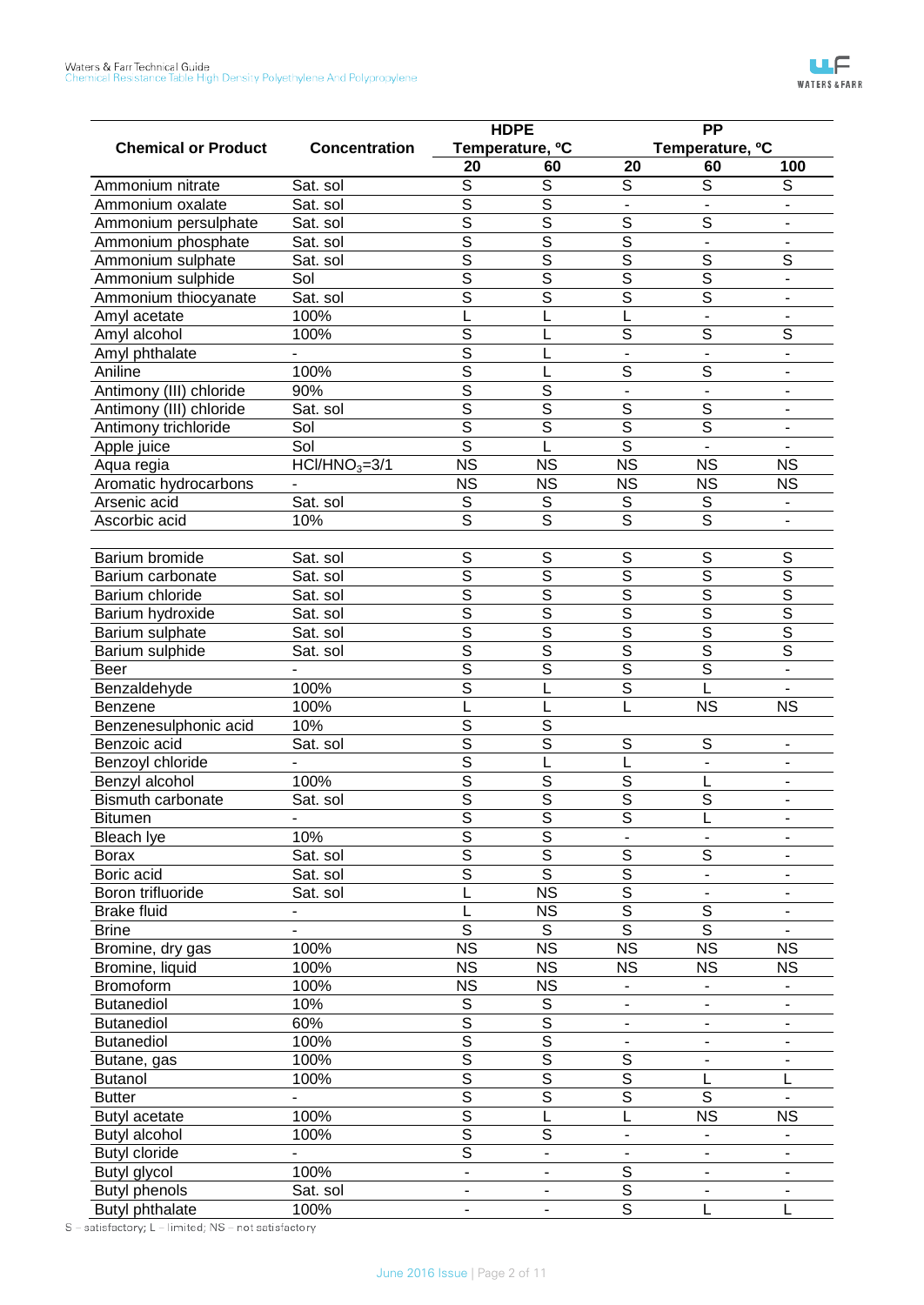|                            |                      |                          | <b>HDPE</b>                 |                          | <b>PP</b>                   |                          |
|----------------------------|----------------------|--------------------------|-----------------------------|--------------------------|-----------------------------|--------------------------|
| <b>Chemical or Product</b> | <b>Concentration</b> |                          | Temperature, <sup>o</sup> C |                          | Temperature, <sup>o</sup> C |                          |
|                            |                      | 20                       | 60                          | 20                       | 60                          | 100                      |
| Butylene glycol            | 10%                  | S                        | $\overline{s}$              | S                        |                             |                          |
| Butylene glycol            | 60%                  | $\overline{\mathsf{s}}$  | $\overline{\mathsf{s}}$     | $\overline{\mathsf{s}}$  |                             |                          |
| Butylene glycol            | 100%                 | S                        | $\overline{\mathsf{s}}$     | $\overline{\mathsf{s}}$  |                             |                          |
| Butyraldehyde              |                      | S                        |                             |                          |                             |                          |
| Butyric acid               | 100%                 | $\overline{\mathsf{s}}$  | L                           |                          |                             |                          |
| <b>Butyric acid</b>        | 20%                  |                          | $\blacksquare$              | S                        |                             |                          |
|                            |                      |                          |                             |                          |                             |                          |
| Calcium arsenate           |                      | S                        | S                           | $\blacksquare$           |                             |                          |
| Calcium benzoate           |                      | $\overline{\mathsf{s}}$  | $\overline{\mathsf{s}}$     |                          |                             |                          |
| Calcium bisulphide         |                      | $\overline{\mathsf{s}}$  | $\overline{\mathsf{s}}$     |                          |                             |                          |
| Calcium bromate            | 10%                  | $\overline{\mathsf{s}}$  | $\overline{\mathsf{s}}$     |                          |                             |                          |
| Calcium bromide            | Sat. sol             | S                        | $\overline{\mathsf{s}}$     |                          |                             |                          |
| Calcium carbonate          | Sat. sol             | $\overline{\mathsf{s}}$  | $\overline{\mathsf{s}}$     | S                        | S                           | S                        |
| Calcium chlorate           | Sat. sol             | S                        | $\overline{\mathsf{s}}$     | $\overline{\mathsf{s}}$  | $\overline{\mathsf{s}}$     | $\overline{\phantom{a}}$ |
| Calcium chloride           | Sat.sol              | S                        | $\overline{\mathsf{s}}$     | $\overline{\mathsf{s}}$  | S                           | $\overline{\mathsf{s}}$  |
| Calcium chromate           | 40%                  | $\overline{\mathsf{s}}$  | $\overline{\mathsf{s}}$     | ä,                       |                             | $\overline{a}$           |
| Calcium cyanide            |                      | $\overline{\mathsf{s}}$  | $\overline{\mathsf{s}}$     |                          |                             |                          |
| Calcium hydrosulphide      | Sol                  | $\overline{\mathsf{s}}$  | $\overline{\mathsf{s}}$     | $\overline{\phantom{a}}$ |                             | $\overline{\phantom{a}}$ |
| Calcium hydroxide          | Sat. sol             | S                        | $\overline{\mathsf{s}}$     | $\overline{\mathsf{s}}$  | S                           | $\overline{\mathsf{s}}$  |
| Calcium hypochlorite       | Sol                  | $\overline{\mathsf{s}}$  | $\overline{\mathsf{s}}$     | $\overline{\mathsf{s}}$  | $\blacksquare$              | L.                       |
| Calcium nitrate            | Sat. sol             | S                        | $\overline{\mathsf{s}}$     | $\overline{\mathsf{s}}$  | S                           |                          |
| Calcium oxide              | Sat. sol             | S                        | $\overline{\mathsf{s}}$     |                          |                             |                          |
| Calcium perchlorate        | 1%                   | $\overline{\mathsf{s}}$  | $\overline{\mathsf{s}}$     |                          |                             |                          |
| Calcium permanganate       | 20%                  | S                        | $\overline{\mathsf{s}}$     |                          |                             |                          |
| Calcium persulphate        | Sol                  | $\overline{\mathsf{s}}$  | $\overline{\mathsf{s}}$     |                          |                             |                          |
| Calcium sulphate           | Sat. sol             | $\overline{\mathsf{s}}$  | $\overline{\mathsf{s}}$     | S                        | S                           |                          |
| Calcium sulphide           | Dil. sol             |                          |                             |                          |                             |                          |
| Camphor oil                |                      |                          |                             | <b>NS</b>                | <b>NS</b>                   | <b>NS</b>                |
| Carbon dioxide, dry gas    |                      | $\overline{\mathsf{s}}$  | $\overline{\mathsf{s}}$     | S                        | S                           |                          |
| Carbon dioxide, wet gas    |                      | $\overline{\mathsf{s}}$  | $\overline{\mathsf{s}}$     | $\overline{\mathsf{s}}$  | $\overline{\mathsf{s}}$     |                          |
| Carbon disulphide          | 100%                 |                          | $\overline{\text{NS}}$      | $\overline{\mathsf{s}}$  | $\overline{\text{NS}}$      | <b>NS</b>                |
| Carbon monoxide            | 100%                 | $\overline{\mathsf{s}}$  | S                           | $\overline{\mathsf{s}}$  | S                           |                          |
| Carbon tetrachloride       | 100%                 |                          | $\overline{\text{NS}}$      | $\overline{\text{NS}}$   | $\overline{\text{NS}}$      | <b>NS</b>                |
| Carbonic acid              |                      | S                        | S                           | $\overline{S}$           | S                           |                          |
| Castor oil                 | 100%                 | $\overline{\mathsf{s}}$  | $\overline{\mathsf{s}}$     | $\overline{\mathsf{s}}$  | $\overline{\mathsf{s}}$     |                          |
| Caustic soda               | Up to 50%            | $\overline{\mathsf{s}}$  | $\overline{\mathsf{s}}$     | $\overline{s}$           |                             | L                        |
| Chlorine, water            | 2% sat. sol          | $\overline{\mathsf{s}}$  | $\overline{\mathsf{s}}$     | $\overline{\phantom{0}}$ | $\blacksquare$              | $\blacksquare$           |
| Chlorine, aqueous          | Sat. sol             |                          | $\overline{\text{NS}}$      | $\overline{s}$           |                             |                          |
| Chlorine, dry gas          | 100%                 |                          | <b>NS</b>                   | <b>NS</b>                | <b>NS</b>                   | <b>NS</b>                |
| Chlorine, liquid           | 100%                 | $\blacksquare$           |                             | <b>NS</b>                | <b>NS</b>                   | <b>NS</b>                |
| Chloroacetic acid          | Sol                  | $\overline{s}$           | $\overline{\mathsf{s}}$     | $\mathbb S$              |                             | ۰                        |
| Chlorobenzene              | 100%                 | $\overline{\text{NS}}$   | $\overline{\text{NS}}$      | L                        |                             | $\overline{\phantom{0}}$ |
| Chloroethanol              | 100%                 | S                        | S                           | $\overline{s}$           |                             |                          |
| Chloroform                 | 100%                 | $\overline{\text{NS}}$   | $\overline{\text{NS}}$      | L                        | <b>NS</b>                   | $\overline{\text{NS}}$   |
| Chloromethane, gas         | 100%                 |                          |                             |                          |                             |                          |
| Chlorosulphonic acid       | 100%                 | <b>NS</b>                | <b>NS</b>                   | <b>NS</b>                | <b>NS</b>                   | <b>NS</b>                |
| Chloropropene              |                      |                          |                             |                          |                             | $\overline{\phantom{0}}$ |
| Chrome alum                | Sol                  | $\overline{\mathsf{s}}$  | $\overline{S}$              | $\overline{s}$           | $\overline{s}$              |                          |
| Chromic acid               | Up to 40%            | $\overline{\mathsf{s}}$  | L                           | $\overline{\mathsf{s}}$  | L                           | <b>NS</b>                |
| Chromic acid               | 50%                  | $\overline{\mathsf{s}}$  | L                           | ÷,                       | $\overline{\phantom{a}}$    | $\overline{\phantom{a}}$ |
| Chromium (VI) oxide        | Sat. sol             | $\overline{\mathsf{s}}$  | $\overline{S}$              | $\overline{\phantom{m}}$ | $\overline{\phantom{a}}$    | $\overline{\phantom{m}}$ |
| Cider                      |                      | $\overline{\mathsf{s}}$  | $\overline{\mathsf{s}}$     | $\overline{S}$           | $\overline{\mathcal{S}}$    | $\overline{\phantom{0}}$ |
| Citric acid                | Sat. sol             | $\overline{\mathsf{s}}$  | $\overline{\mathsf{s}}$     | $\overline{\mathsf{s}}$  | $\overline{\mathsf{s}}$     | $\overline{\mathsf{s}}$  |
| Citric acid                | 10%                  | $\overline{\mathsf{s}}$  | $\overline{\mathsf{s}}$     | $\overline{\mathsf{s}}$  | $\overline{\mathsf{s}}$     | $\overline{\mathsf{s}}$  |
| Citric acid                | 25%                  | $\overline{\mathsf{s}}$  | $\overline{\mathsf{s}}$     | $\overline{\mathsf{s}}$  | $\overline{\mathsf{s}}$     | $\overline{\mathsf{s}}$  |
| Coconut oil                |                      | $\overline{\phantom{a}}$ | ÷,                          | $\overline{\mathsf{s}}$  | ÷,                          | $\overline{\phantom{a}}$ |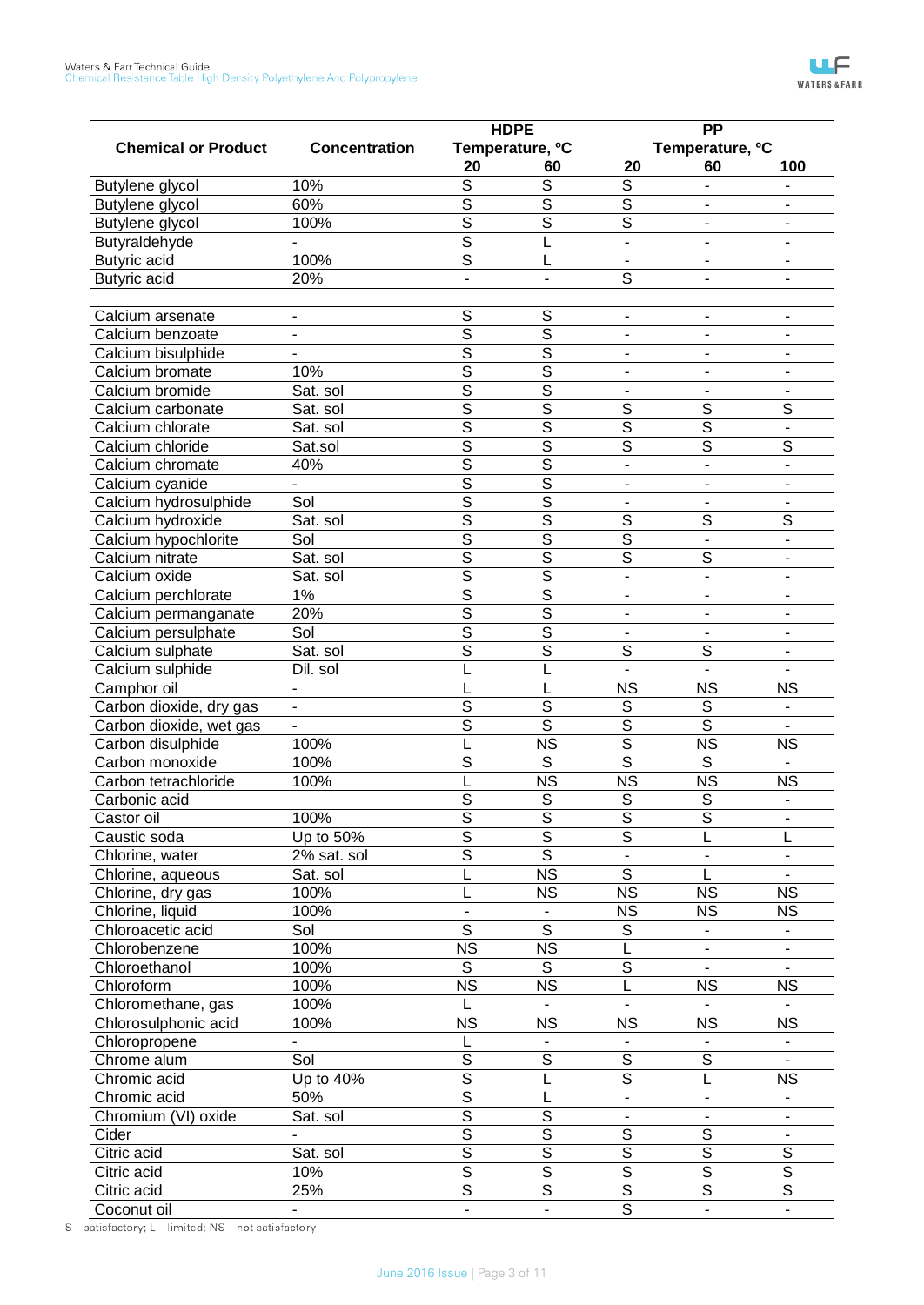|                            |                          | <b>HDPE</b>                               |                                           |                          | <b>PP</b>                   |                          |  |
|----------------------------|--------------------------|-------------------------------------------|-------------------------------------------|--------------------------|-----------------------------|--------------------------|--|
| <b>Chemical or Product</b> | <b>Concentration</b>     |                                           | Temperature, <sup>o</sup> C               |                          | Temperature, <sup>o</sup> C |                          |  |
|                            |                          | 20                                        | 60                                        | 20                       | 60                          | 100                      |  |
| Coconut oil alcoholic      | $\blacksquare$           | S                                         | S                                         |                          |                             |                          |  |
| Coffee                     |                          | $\overline{\mathsf{s}}$                   | $\overline{\mathsf{s}}$                   | $\overline{s}$           | $\overline{s}$              |                          |  |
| Copper (II) chloride       | Sat. sol                 | $\overline{s}$                            | $\overline{s}$                            | $\overline{s}$           | $\overline{s}$              |                          |  |
| Copper (II) cyanide        | Sat. sol                 | $\overline{s}$                            | $\overline{s}$                            | $\overline{s}$           | $\overline{s}$              | $\overline{\phantom{a}}$ |  |
| Copper (II) fluoride       | Sat. sol                 | $\overline{\mathsf{s}}$                   | $\overline{\mathsf{s}}$                   | $\overline{\mathsf{s}}$  | $\overline{\phantom{a}}$    |                          |  |
| Copper (II) fluoride       | 2%                       | $\overline{\mathsf{s}}$                   | $\overline{\mathsf{s}}$                   | $\overline{\mathsf{s}}$  | $\overline{s}$              |                          |  |
| Copper (II) nitrate        | Sat. sol                 | $\overline{s}$                            | $\overline{s}$                            | $\overline{s}$           | $\overline{s}$              | S                        |  |
| Copper (II) sulphate       | Sat. sol                 | $\overline{\mathsf{s}}$                   | $\overline{\mathsf{s}}$                   | $\overline{\mathsf{s}}$  | $\overline{s}$              |                          |  |
| Corn oil                   |                          | $\overline{\mathsf{s}}$                   | $\overline{\mathsf{s}}$                   | $\overline{\mathsf{s}}$  | L                           |                          |  |
| Cottonseed oil             |                          | $\overline{s}$                            | $\overline{s}$                            | $\overline{s}$           | S                           |                          |  |
| Cresols                    | Greater than 90%         | $\overline{s}$                            | $\overline{s}$                            | $\overline{s}$           | $\overline{\phantom{0}}$    |                          |  |
| Cresylic acid              | Sat. sol                 |                                           | ä,                                        | $\blacksquare$           |                             |                          |  |
| Cyclanone                  |                          | $\overline{s}$                            | $\overline{s}$                            |                          |                             |                          |  |
| Cyclohexane                |                          | <b>NS</b>                                 | <b>NS</b>                                 | $\overline{s}$           |                             |                          |  |
| Cyclohexanol               | 100%                     | S                                         | S                                         | $\overline{s}$           | L                           |                          |  |
| Cyclohexanone              | 100%                     | $\overline{s}$                            |                                           |                          | <b>NS</b>                   | <b>NS</b>                |  |
|                            |                          |                                           |                                           |                          |                             |                          |  |
| Decane                     |                          | L                                         | <b>NS</b>                                 |                          |                             |                          |  |
| Decalin                    | 100%                     | $\overline{s}$                            | L                                         | L to NS                  | <b>NS</b>                   | <b>NS</b>                |  |
| (decahydronaphthalene)     |                          |                                           |                                           |                          |                             |                          |  |
| Detergents, synthetic      |                          | $\overline{s}$                            | $\overline{s}$                            | $\overline{s}$           | $\overline{s}$              | $\overline{\phantom{a}}$ |  |
| Developers (photographic)  | Work. conc               | $\overline{\mathsf{s}}$                   | $\overline{\mathsf{s}}$                   |                          |                             |                          |  |
| Dextrin                    | Sol                      | $\overline{\mathsf{s}}$                   | $\overline{\mathsf{s}}$                   | $\overline{s}$           | $\overline{s}$              |                          |  |
| Dextrose                   | Sol                      | $\overline{\mathsf{s}}$                   | $\overline{\mathsf{s}}$                   | $\overline{\mathsf{s}}$  | $\overline{\mathsf{s}}$     | $\overline{s}$           |  |
| Diacetone alcohol          |                          |                                           | L                                         | $\overline{\phantom{a}}$ | $\overline{a}$              |                          |  |
| Diazo salts                | $\blacksquare$           | $\overline{\mathsf{s}}$                   | $\overline{\mathsf{s}}$                   |                          |                             |                          |  |
| Dibutyl amine              | $\overline{\phantom{a}}$ |                                           | $\overline{\text{NS}}$                    |                          |                             |                          |  |
| Dibutyl ether              |                          |                                           |                                           | L                        |                             |                          |  |
| Dibutyl phthalate          | 100%                     | $\overline{s}$                            | L                                         | $\overline{s}$           | L                           | <b>NS</b>                |  |
| Dichloroacetic acid        | 100%                     |                                           |                                           | L                        |                             |                          |  |
| Dichlorobenzene            |                          | <b>NS</b>                                 | <b>NS</b>                                 | L                        | <b>NS</b>                   |                          |  |
| Dichloroethylenes          | 100%                     | $\overline{\text{NS}}$                    | <b>NS</b>                                 | L                        |                             |                          |  |
| Dichloropropylene          |                          | <b>NS</b>                                 | <b>NS</b>                                 |                          |                             |                          |  |
| Diesel oil                 |                          | $\overline{s}$                            | L                                         | L                        | <b>NS</b>                   |                          |  |
| Diethanolamine             | 100%                     | $\overline{\mathsf{s}}$                   |                                           | $\overline{\mathsf{s}}$  |                             |                          |  |
| Diethyl ether              | 100%                     |                                           |                                           | $\overline{s}$           | L                           |                          |  |
| Diethyl ketone             |                          |                                           | L                                         |                          |                             |                          |  |
| Diethylene glycol          | ۰                        | $\overline{\mathsf{s}}$                   | $\overline{\mathsf{s}}$                   | $\overline{\mathsf{s}}$  | $\overline{\mathsf{s}}$     |                          |  |
| Diglycolic acid            |                          | $\overline{\mathsf{s}}$                   | $\overline{\mathsf{s}}$                   | $\overline{\mathsf{s}}$  |                             |                          |  |
| <b>Diisobutylketone</b>    | 100%                     | $\overline{\mathsf{s}}$                   | L                                         |                          |                             |                          |  |
| Diisooctyl phthalate       | 100%                     |                                           |                                           | $\overline{\mathsf{s}}$  | L                           |                          |  |
| Dimethyl amine             | 100%                     | $\overline{\mathsf{s}}$                   | L                                         | $\overline{\mathsf{s}}$  |                             |                          |  |
| Dimethyl formamide         | 100%                     | $\overline{\mathsf{s}}$                   | $\overline{\mathsf{s}}$                   | $\overline{\mathsf{s}}$  | $\overline{\mathsf{s}}$     | ۰                        |  |
| Dioctyl phthalate          | 100%                     | $\overline{\mathsf{s}}$                   | L                                         | L                        | L                           |                          |  |
| Dioxane                    | 100%                     | $\overline{\mathsf{s}}$                   | $\overline{s}$                            | L                        | L                           |                          |  |
|                            |                          | $\overline{\text{NS}}$                    | $\overline{\text{NS}}$                    |                          |                             |                          |  |
| Dipentene                  |                          | $\overline{\mathsf{s}}$                   |                                           | $\overline{\mathsf{s}}$  | $\overline{\mathsf{s}}$     |                          |  |
| Disodium phosphate         |                          |                                           | $\overline{s}$                            |                          |                             |                          |  |
| Distilled water            | w100%                    | $\overline{\mathsf{s}}$                   | $\overline{\mathsf{s}}$                   | $\overline{\mathsf{s}}$  | $\overline{\mathsf{s}}$     | $\overline{\mathsf{s}}$  |  |
| Drano, plumbing cleaner    |                          | $\overline{\mathsf{s}}$                   | $\overline{\mathsf{s}}$                   | $\blacksquare$           | $\overline{\phantom{0}}$    | $\blacksquare$           |  |
|                            |                          |                                           |                                           |                          |                             |                          |  |
| Emulsions, photographic    |                          | $\overline{s}$<br>$\overline{\mathsf{s}}$ | $\overline{s}$<br>$\overline{\mathsf{s}}$ | $\overline{s}$           | $\overline{s}$              |                          |  |
| Ethandiol                  | 100%                     |                                           |                                           |                          |                             |                          |  |
| Ethanol                    | 35%                      | $\overline{\mathsf{s}}$                   | $\overline{\mathsf{s}}$                   |                          |                             |                          |  |
| Ethanol                    | Up to 95%                |                                           |                                           | $\overline{\mathsf{s}}$  | $\overline{\mathsf{s}}$     | $\overline{\mathsf{s}}$  |  |
| Ethanol                    | 100%                     | $\overline{\mathsf{s}}$                   | $\overline{\mathsf{s}}$                   |                          |                             | ۰                        |  |
| Ethanolamine               | 100%                     |                                           |                                           | $\overline{\mathsf{s}}$  | ÷,                          |                          |  |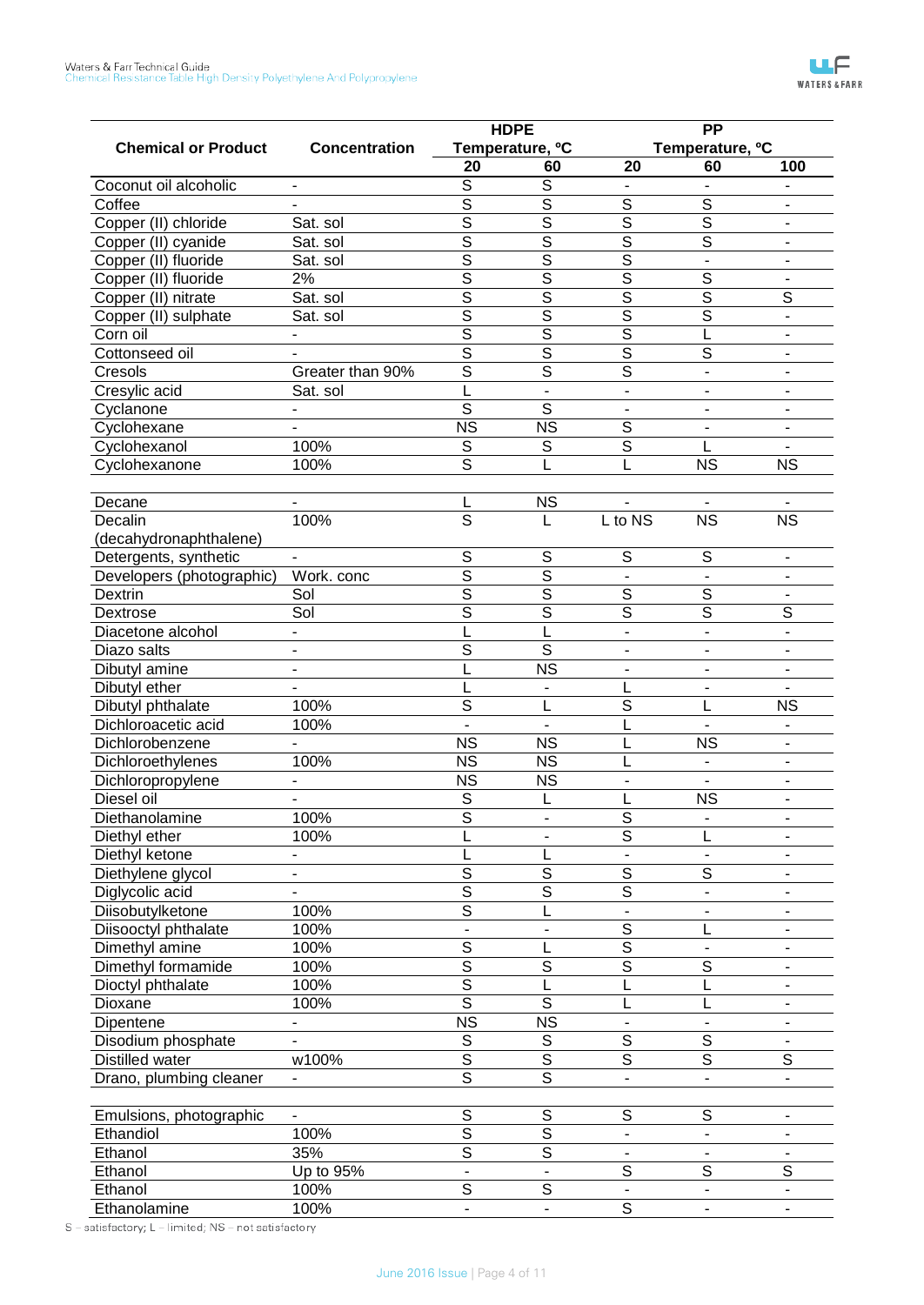|                            |                      |                          | <b>HDPE</b>                 |                              | <b>PP</b>                   |                          |
|----------------------------|----------------------|--------------------------|-----------------------------|------------------------------|-----------------------------|--------------------------|
| <b>Chemical or Product</b> | <b>Concentration</b> |                          | Temperature, <sup>o</sup> C |                              | Temperature, <sup>o</sup> C |                          |
|                            |                      | 20                       | 60                          | 20                           | 60                          | 100                      |
| Ethyl acetate              | 100%                 | S                        | <b>NS</b>                   | L                            | <b>NS</b>                   | <b>NS</b>                |
| Ethyl acrylate             | 100%                 |                          | <b>NS</b>                   |                              |                             |                          |
| Ethyl benzene              |                      | <b>NS</b>                | <b>NS</b>                   | L                            | <b>NS</b>                   |                          |
| Ethyl chloride             | 100%                 | $\overline{\text{NS}}$   | <b>NS</b>                   | <b>NS</b>                    | <b>NS</b>                   | <b>NS</b>                |
| Ethylene chloride          | 100%                 | <b>NS</b>                | <b>NS</b>                   | L                            |                             |                          |
| Ethylene diamine           | 100%                 | S                        | S                           | $\overline{S}$               | $\overline{a}$              |                          |
| Ethyl ether                | 100%                 |                          | $\blacksquare$              | S                            | L                           | $\overline{\phantom{m}}$ |
| Ethylene glycol            | 100%                 | $\overline{\mathsf{s}}$  | $\overline{s}$              | $\overline{\mathsf{s}}$      | S                           | $\overline{s}$           |
| Ethyl mercaptan            |                      | $\overline{\text{NS}}$   | $\overline{\text{NS}}$      | $\overline{a}$               |                             | $\overline{a}$           |
|                            |                      |                          |                             |                              |                             |                          |
| Ferric chloride            | Sat. sol             | S                        | S                           | S                            | S                           | S                        |
| Ferric nitrite             | Sat. sol             | S                        | S                           | $\overline{\mathsf{s}}$      | $\overline{\mathsf{s}}$     | $\overline{\mathsf{s}}$  |
| Ferric sulphate            | Sat. sol             | $\overline{\mathsf{s}}$  | $\overline{\mathsf{s}}$     | $\overline{\mathsf{s}}$      | $\overline{\mathsf{s}}$     | $\overline{\mathsf{s}}$  |
| Ferrous chloride           | Sat. sol             | $\overline{\mathsf{s}}$  | $\overline{\mathsf{s}}$     | $\overline{\mathsf{s}}$      | $\overline{\mathsf{s}}$     | $\overline{\mathsf{s}}$  |
| Ferrous sulphate           | Sat. sol             | S                        | $\overline{\mathsf{s}}$     | $\overline{\mathsf{s}}$      | $\overline{\mathsf{s}}$     | $\blacksquare$           |
| Fish solubles              | Sol                  | S                        | $\overline{\mathsf{s}}$     | $\overline{a}$               | L.                          | $\blacksquare$           |
| Fluoboric acid             |                      | $\overline{\mathsf{s}}$  | $\overline{\mathsf{s}}$     |                              |                             | $\blacksquare$           |
| Fluorine gas, dry          | 100%                 | $\overline{\text{NS}}$   | $\overline{\text{NS}}$      | <b>NS</b>                    | <b>NS</b>                   | $\overline{\phantom{a}}$ |
| Fluorine gas, wet          | 100%                 | <b>NS</b>                | <b>NS</b>                   | <b>NS</b>                    | <b>NS</b>                   | $\blacksquare$           |
| Fluorosilicic acid         | Conc                 | S                        | L                           |                              |                             |                          |
| Fluorosilicic acid         | 40%                  | $\overline{\mathsf{s}}$  | $\overline{S}$              | $\overline{\phantom{a}}$     |                             | $\overline{\phantom{a}}$ |
| Formaldehyde               | 40%                  | S                        | $\overline{\mathsf{s}}$     | $\overline{S}$               |                             | $\overline{\phantom{a}}$ |
| Formic acid                | 10%                  | $\overline{\mathsf{s}}$  | $\overline{\mathsf{s}}$     | $\overline{\mathsf{s}}$      | S                           | L                        |
| Formic acid                | 50%                  | $\overline{\mathsf{s}}$  | $\overline{\mathsf{s}}$     | $\overline{\mathsf{s}}$      |                             |                          |
| Formic acid                | 85%                  | $\overline{\mathsf{s}}$  | $\overline{\mathsf{s}}$     | $\overline{\mathsf{s}}$      | <b>NS</b>                   | <b>NS</b>                |
| Formic acid                | 98 to 100%           | $\overline{\mathsf{s}}$  | $\overline{\mathsf{s}}$     | $\overline{\phantom{a}}$     |                             | $\overline{\phantom{m}}$ |
| Formic acid, anhydrous     | 100%                 | $\overline{a}$           | $\overline{a}$              | $\overline{S}$               | L                           | L                        |
| Fructose                   | Sat. sol             | $\overline{S}$           | $\overline{S}$              | $\overline{\mathsf{s}}$      | $\overline{S}$              | $\overline{S}$           |
| Fruit juice                | Sol                  | S                        | S                           | $\overline{\mathsf{s}}$      | $\overline{\mathsf{s}}$     | $\overline{\mathsf{s}}$  |
|                            | Sol                  | $\overline{\mathsf{s}}$  | $\overline{\mathsf{s}}$     | $\overline{a}$               | $\overline{a}$              | L.                       |
| Fruit pulps                |                      |                          |                             |                              |                             |                          |
| Furfural                   | 100%                 | $\overline{\text{NS}}$   | $\overline{\text{NS}}$      | L                            | $\overline{\phantom{0}}$    | $\overline{\phantom{m}}$ |
| Furfuryl alcohol           | 100%                 | S                        |                             | S                            |                             | $\blacksquare$           |
| Gallic acid                | Sat. sol             | S                        | S                           |                              |                             |                          |
| Gasoline, petrol           |                      | L                        | L                           | $\overline{\text{NS}}$       | $\overline{\text{NS}}$      | $\overline{\text{NS}}$   |
|                            |                      | $\overline{s}$           | $\overline{s}$              |                              |                             |                          |
| Gelatine                   |                      |                          |                             | S                            | S                           |                          |
| Glucose                    | 20%                  | $\overline{\phantom{a}}$ | $\overline{\phantom{0}}$    | $\overline{\mathsf{s}}$      | $\overline{\mathsf{s}}$     | $\overline{S}$           |
| Glucose                    | Sat. sol             | $\overline{S}$           | $\overline{S}$              | $\blacksquare$               |                             | ÷.                       |
| Glycerine                  | 100%                 | $\overline{\mathsf{s}}$  | $\overline{\mathsf{s}}$     | $\overline{\mathsf{s}}$      | $\overline{\mathcal{S}}$    | $\overline{\mathsf{s}}$  |
| Glycerol                   | 100%                 | $\overline{\mathsf{s}}$  | $\overline{\mathsf{s}}$     | $\overline{\mathsf{s}}$      | $\overline{\mathsf{s}}$     | $\overline{\mathsf{s}}$  |
| Glycolic acid              | 30%                  | $\overline{\mathsf{s}}$  | $\overline{\mathsf{s}}$     | $\overline{\mathsf{s}}$      | $\overline{\phantom{0}}$    | ä,                       |
| Glycolic acid              | Sol                  | $\overline{\mathsf{s}}$  | $\overline{\mathsf{s}}$     | ÷,                           | $\overline{\phantom{0}}$    | $\blacksquare$           |
|                            |                      |                          |                             |                              |                             |                          |
| Heptane                    | 100%                 |                          | <b>NS</b>                   |                              | <b>NS</b>                   | <b>NS</b>                |
| Hexachlorobenzene          |                      | $\overline{\mathsf{s}}$  |                             | $\qquad \qquad \blacksquare$ |                             |                          |
| Hexachlorphene             |                      |                          | L                           | $\overline{\phantom{a}}$     |                             | $\blacksquare$           |
| Hexane                     | 100%                 | $\overline{S}$           | L                           | $\overline{s}$               | L                           | $\overline{\phantom{0}}$ |
| Hexanetriol                |                      | $\overline{\mathsf{s}}$  | $\overline{S}$              | $\overline{\mathsf{s}}$      | $\overline{\mathcal{S}}$    |                          |
| Hydrobromic acid           | Up to 48%            | $\overline{\mathsf{s}}$  | $\overline{\mathsf{s}}$     | $\overline{\mathsf{s}}$      | L                           | <b>NS</b>                |
| Hydrobromic acid           | Up to 100%           | $\overline{\mathsf{s}}$  | $\overline{\mathsf{s}}$     | $\overline{\phantom{a}}$     | $\blacksquare$              |                          |
| Hydrochloric acid          | Up to 20%            | $\overline{\mathsf{s}}$  | $\overline{\mathsf{s}}$     | $\overline{\mathsf{s}}$      | $\overline{\mathcal{S}}$    | $\overline{\mathsf{s}}$  |
| Hydrochloric acid          | 30%                  | $\overline{\mathsf{s}}$  | $\overline{\mathsf{s}}$     | $\overline{\mathsf{s}}$      | L                           | L                        |
| Hydrochloric acid          | Conc                 | $\overline{\mathsf{s}}$  | $\overline{\mathsf{s}}$     | $\overline{\mathsf{s}}$      | $\overline{\phantom{a}}$    | $\blacksquare$           |
| Hydrocyanic acid           | 10%                  | $\overline{\mathsf{s}}$  | $\overline{\mathsf{s}}$     | $\overline{\mathsf{s}}$      | $\overline{s}$              | $\blacksquare$           |
| Hydrocyanic acid           | Sat. sol             | $\overline{\mathsf{s}}$  | $\overline{\mathsf{s}}$     |                              |                             | ٠                        |
| Hydrofluoric acid          | Up to 40%            | $\overline{\mathsf{s}}$  | $\overline{\mathsf{s}}$     | $\overline{s}$               | $\overline{\phantom{0}}$    | $\overline{\phantom{a}}$ |
|                            |                      |                          |                             |                              |                             |                          |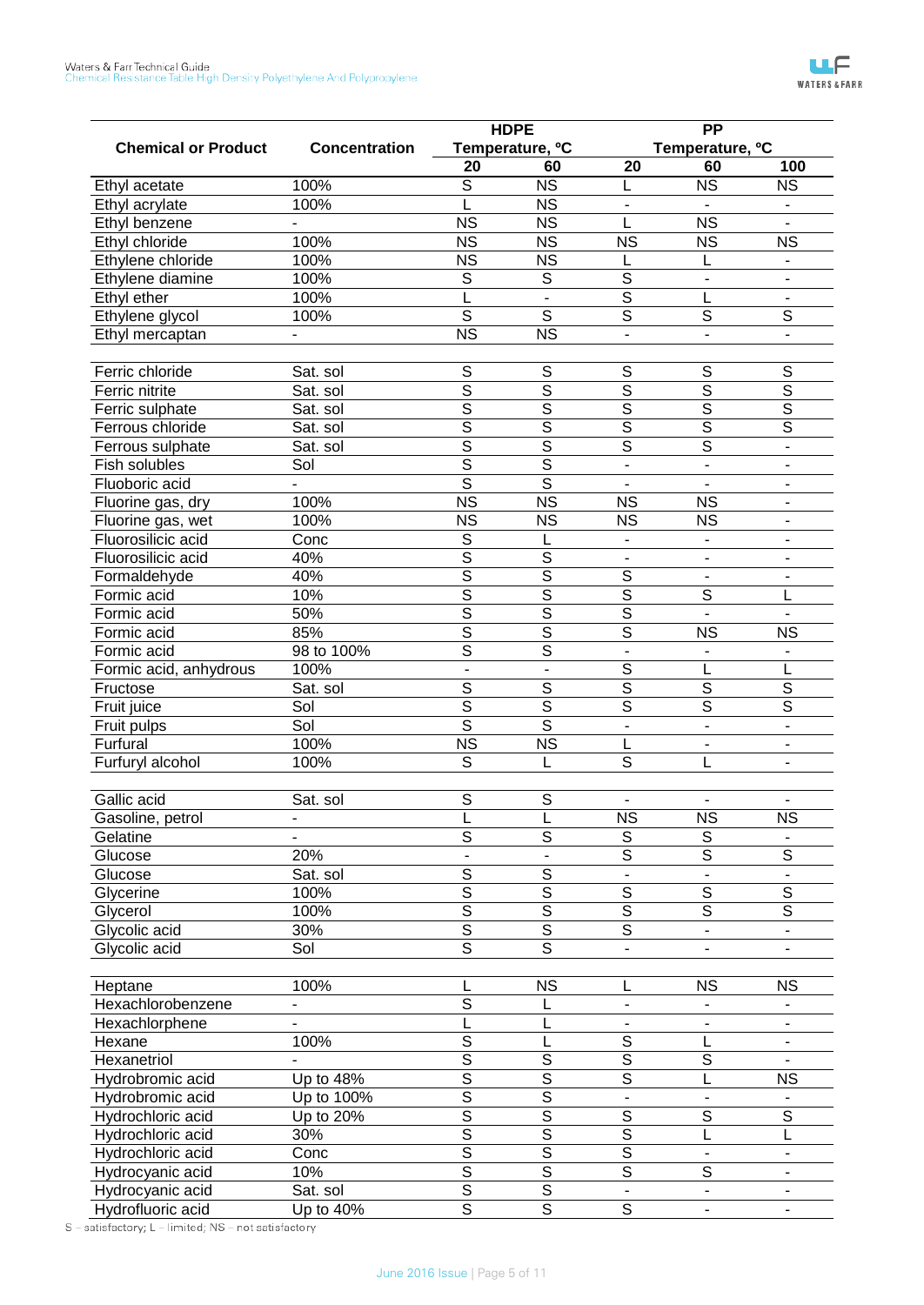|                            |                      |                         | <b>HDPE</b>                 | $\overline{PP}$          |                             |                              |
|----------------------------|----------------------|-------------------------|-----------------------------|--------------------------|-----------------------------|------------------------------|
| <b>Chemical or Product</b> | <b>Concentration</b> |                         | Temperature, <sup>o</sup> C |                          | Temperature, <sup>o</sup> C |                              |
|                            |                      | 20                      | 60                          | 20                       | 60                          | 100                          |
| Hydrofluoric acid          | 60%                  | S                       | L                           |                          |                             |                              |
| Hydrogen                   | 100%                 | $\overline{\mathsf{s}}$ | $\overline{\mathsf{s}}$     | $\overline{\mathsf{s}}$  |                             |                              |
| Hydrogen chloride          | Dry gas              | $\overline{\mathsf{s}}$ | $\overline{\mathsf{s}}$     | $\overline{\mathsf{s}}$  | S                           | $\qquad \qquad \blacksquare$ |
| Hydrogen chloride          | Wet gas              | S                       | S                           | S                        | $\overline{\mathsf{s}}$     | $\blacksquare$               |
| Hydrogen peroxide          | Up to 30%            | S                       | $\overline{\mathsf{s}}$     | $\overline{\mathsf{s}}$  | L                           |                              |
| Hydrogen peroxide          | 90%                  | S                       | $\overline{\text{NS}}$      | $\blacksquare$           | $\overline{\phantom{a}}$    | $\overline{\phantom{a}}$     |
| Hydrogen sulphide          | Dry gas              | S                       | $\overline{\mathsf{s}}$     | $\overline{\mathsf{s}}$  | $\overline{\mathsf{s}}$     | $\blacksquare$               |
| Hydroquinone               | Sat. sol             | $\overline{\mathsf{s}}$ | $\overline{\mathsf{s}}$     | $\overline{\mathsf{s}}$  | $\overline{\mathsf{s}}$     | $\overline{\phantom{a}}$     |
| Hydroxylamine              | Up to 12%            | $\overline{\mathsf{s}}$ | $\overline{\mathsf{s}}$     | $\overline{\mathsf{s}}$  | $\overline{\mathsf{s}}$     |                              |
| Inks                       | -                    | $\overline{s}$          | S                           | $\overline{\mathsf{s}}$  | $\overline{s}$              | $\qquad \qquad \blacksquare$ |
| lodine (in alcohol)        |                      | $\overline{\text{NS}}$  | $\overline{\text{NS}}$      | $\overline{\mathsf{s}}$  | $\blacksquare$              |                              |
| Iron (II) chloride         | Sat. sol             | S                       | S                           | ä,                       |                             |                              |
| Iron (II) sulphate         | Sat. sol             | $\overline{\mathsf{s}}$ | $\overline{\mathsf{s}}$     | $\overline{\phantom{a}}$ | $\blacksquare$              | $\overline{\phantom{a}}$     |
|                            |                      | S                       | S                           | $\blacksquare$           |                             | ÷.                           |
| Iron (III) chloride        | Sat. sol             | S                       | $\overline{\mathsf{s}}$     |                          |                             |                              |
| Iron (II) nitrate          | Sol                  | S                       |                             | $\blacksquare$           | $\blacksquare$              | $\overline{\phantom{m}}$     |
| Iron (III) sulphate        | Sat. sol             | $\overline{\mathsf{s}}$ | $\overline{\mathsf{s}}$     | $\blacksquare$           |                             |                              |
| Isooctane                  | 100%                 |                         | L                           | L                        | <b>NS</b>                   | <b>NS</b>                    |
| Isopentane                 |                      | $\overline{\text{NS}}$  | <b>NS</b>                   | $\blacksquare$           |                             |                              |
| Isopropanol                | 100%                 | $\overline{s}$          | $\overline{s}$              | S                        | S                           | $\overline{\mathsf{s}}$      |
| Isopropylamine             |                      | $\overline{\text{NS}}$  | $\overline{\text{NS}}$      | ä,                       | $\blacksquare$              | $\blacksquare$               |
| Isopropyl ether            | 100%                 | S                       | <b>NS</b>                   | L                        |                             | $\blacksquare$               |
|                            | $\blacksquare$       | <b>NS</b>               | <b>NS</b>                   | L                        | <b>NS</b>                   | <b>NS</b>                    |
| Kerosene                   |                      |                         |                             |                          |                             |                              |
| Lactic acid                | Up to 90%            | S                       | S                           | S                        | S                           | $\blacksquare$               |
| Lactic acid                | Up to 100%           | $\overline{\mathsf{s}}$ | $\overline{\mathsf{s}}$     |                          | $\blacksquare$              | $\overline{\phantom{m}}$     |
| Lanoline                   |                      | $\overline{a}$          |                             | $\overline{\mathsf{s}}$  | L                           | $\blacksquare$               |
| Latex                      |                      | $\overline{\mathsf{s}}$ | $\overline{\mathsf{s}}$     | $\overline{\mathsf{s}}$  | $\overline{\mathsf{s}}$     |                              |
| Lead acetate               | Dil. sol             | $\overline{\mathsf{s}}$ | $\overline{\mathsf{s}}$     | S                        | $\overline{\mathsf{s}}$     | $\overline{\phantom{a}}$     |
| Lead acetate               | Sat. sol             | $\overline{\mathsf{s}}$ | $\overline{\mathsf{s}}$     | $\overline{\mathsf{s}}$  | $\overline{\mathsf{s}}$     | $\blacksquare$               |
| Lead arsenate              |                      | $\overline{\mathsf{s}}$ | $\overline{\mathsf{s}}$     | $\overline{\phantom{a}}$ |                             |                              |
| Linseed oil                |                      |                         |                             | $\overline{\mathsf{s}}$  | $\overline{s}$              | $\overline{s}$               |
| Lubricating oil            |                      | $\overline{S}$          | $\overline{S}$              | $\overline{\mathsf{s}}$  | L                           | $\blacksquare$               |
| Lysol                      |                      | L                       | N <sub>S</sub>              | $\overline{\mathsf{s}}$  | L                           |                              |
|                            |                      |                         |                             |                          |                             |                              |
| Magnesium carbonate        | Sat. sol             | S                       | S                           | S                        | $\mathsf S$                 | $\overline{S}$               |
| Magnesium chloride         | Sat. sol             | $\overline{\mathsf{s}}$ | $\overline{\mathsf{s}}$     | $\overline{\mathsf{s}}$  | $\overline{s}$              | $\overline{\phantom{a}}$     |
| Magnesium hydroxide        | Sat. sol             | $\overline{\mathsf{s}}$ | $\overline{\mathsf{s}}$     | $\overline{\mathsf{s}}$  | $\overline{\mathsf{s}}$     | $\overline{\phantom{0}}$     |
| Magnesium nitrate          | Sat. sol             | $\overline{\mathsf{s}}$ | $\overline{\mathsf{s}}$     | $\overline{\mathsf{s}}$  | $\overline{\mathsf{s}}$     | $\blacksquare$               |
| Magnesium sulphate         | Sat. sol             | $\overline{\mathsf{s}}$ | $\overline{\mathsf{s}}$     | $\overline{\mathsf{s}}$  | $\overline{\mathsf{s}}$     | $\blacksquare$               |
| Maleic acid                | Sat. sol             | $\overline{\mathsf{s}}$ | $\overline{\mathsf{s}}$     | $\overline{\mathsf{s}}$  | $\overline{\mathsf{s}}$     | $\blacksquare$               |
| Malic acid                 | Sat. sol             | $\overline{\mathsf{s}}$ | $\overline{\mathsf{s}}$     | $\overline{\mathsf{s}}$  | $\overline{\mathsf{s}}$     | ۰                            |
| Mercury (I) nitrate        | Sol                  | $\overline{\mathsf{s}}$ | $\overline{\mathsf{s}}$     | $\overline{\mathsf{s}}$  | $\overline{\mathsf{s}}$     | $\overline{\phantom{a}}$     |
| Mercury (II) chloride      | Sat. sol             | $\overline{\mathsf{s}}$ | $\overline{\mathsf{s}}$     | $\overline{\mathsf{s}}$  | $\overline{\mathsf{s}}$     | $\overline{\phantom{a}}$     |
| Mercury (II) cyanide       | Sat. sol             | $\overline{\mathsf{s}}$ | $\overline{\mathsf{s}}$     | $\overline{\mathsf{s}}$  | $\overline{\mathsf{s}}$     | ۰                            |
| Mercury                    | 100%                 | $\overline{\mathsf{s}}$ | $\overline{\mathsf{s}}$     | $\overline{\mathsf{s}}$  | $\overline{\mathsf{s}}$     | $\overline{\phantom{0}}$     |
| Methanol                   | 5%                   | $\frac{1}{2}$           | $\blacksquare$              | $\overline{\mathsf{s}}$  | L                           | L                            |
| Methanol                   | 100%                 | $\overline{\mathsf{s}}$ | $\overline{\mathsf{s}}$     | $\overline{\mathsf{s}}$  |                             | $\blacksquare$               |
| Methyl acetate             | 100%                 | $\overline{\mathsf{s}}$ | $\overline{\mathsf{s}}$     | $\overline{\mathsf{s}}$  | $\overline{\mathsf{s}}$     | $\overline{\phantom{a}}$     |
| Methyl amine               | Up to 32%            | $\frac{1}{2}$           | $\blacksquare$              | $\overline{\mathsf{s}}$  |                             | $\blacksquare$               |
| Methyl benzoic acid        | Sat. sol             | L                       |                             |                          |                             |                              |
| Methyl bromide             | 100%                 | <b>NS</b>               | <b>NS</b>                   | <b>NS</b>                | <b>NS</b>                   | <b>NS</b>                    |
| Methyl chloride            | 100%                 | $\overline{\text{NS}}$  | <b>NS</b>                   | <b>NS</b>                | <b>NS</b>                   | <b>NS</b>                    |
| Methylcyclohexane          |                      | L                       | <b>NS</b>                   | L                        | <b>NS</b>                   | <b>NS</b>                    |
| Methyl ethyl ketone        | 100%                 | $\overline{\mathsf{s}}$ | L                           | $\overline{s}$           |                             |                              |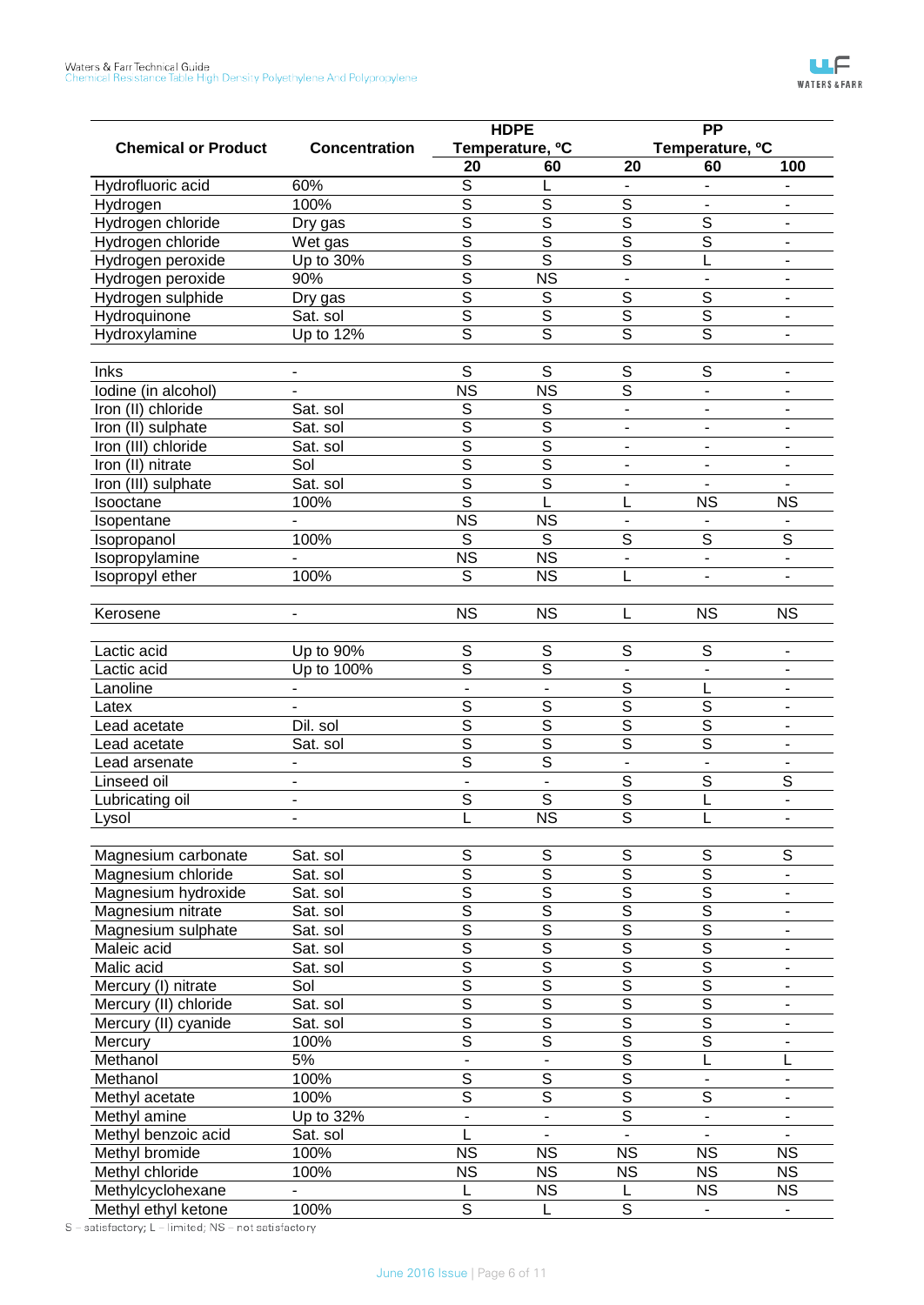|                            |                              | <b>HDPE</b>              |                             | <b>PP</b>               |                             |                          |  |
|----------------------------|------------------------------|--------------------------|-----------------------------|-------------------------|-----------------------------|--------------------------|--|
| <b>Chemical or Product</b> | <b>Concentration</b>         |                          | Temperature, <sup>o</sup> C |                         | Temperature, <sup>o</sup> C |                          |  |
|                            |                              | 20                       | 60                          | 20                      | 60                          | 100                      |  |
| Methylene chloride         | 100%                         | <b>NS</b>                | <b>NS</b>                   | L                       | <b>NS</b>                   | <b>NS</b>                |  |
| Methoxybutanol             | 100%                         | S                        | L                           | ä,                      |                             |                          |  |
| Milk                       |                              | $\overline{\mathsf{s}}$  | $\overline{\mathsf{s}}$     | $\overline{s}$          | $\overline{s}$              | $\overline{s}$           |  |
| Mineral oils               |                              | S                        | L                           | $\overline{\mathsf{s}}$ | L                           | $\overline{\text{NS}}$   |  |
| Molasses                   | Work. conc                   | $\overline{\mathsf{s}}$  | $\overline{s}$              | $\overline{\mathsf{s}}$ | $\overline{\mathsf{s}}$     | $\blacksquare$           |  |
| Monochloroacetic acid      | > 85%                        | $\overline{\phantom{a}}$ | ä,                          | $\overline{\mathsf{s}}$ | $\overline{\mathsf{s}}$     | $\overline{\phantom{a}}$ |  |
| Motor oil                  |                              | $\overline{s}$           | $\overline{s}$              | $\overline{\mathsf{s}}$ | L                           | $\blacksquare$           |  |
| Naphtha                    | $\qquad \qquad \blacksquare$ | L                        | <b>NS</b>                   | $\overline{S}$          | <b>NS</b>                   | <b>NS</b>                |  |
| Naphthalene                |                              | L                        |                             | L                       |                             | $\blacksquare$           |  |
| Nickel chloride            | Sat. sol                     | $\overline{\mathsf{s}}$  | $\overline{S}$              | $\overline{\mathsf{s}}$ | $\overline{s}$              | $\overline{\phantom{0}}$ |  |
| Nickel nitrate             | Sat. sol                     | $\overline{\mathsf{s}}$  | $\overline{\mathsf{s}}$     | $\overline{\mathsf{s}}$ | $\overline{\mathsf{s}}$     | $\overline{\phantom{a}}$ |  |
| Nickel sulphate            | Sat. sol                     | $\overline{\mathsf{s}}$  | $\overline{\mathsf{s}}$     | $\overline{\mathsf{s}}$ | $\overline{s}$              | $\blacksquare$           |  |
| Nicotine                   | Dil. sol                     | S                        | $\overline{\mathsf{s}}$     | $\overline{a}$          | $\overline{\phantom{a}}$    | $\overline{\phantom{a}}$ |  |
| Nicotinic acid             | Dil. sol                     | S                        | $\overline{\phantom{a}}$    |                         |                             |                          |  |
| Nitric acid                | 25%                          | $\overline{\mathsf{s}}$  | $\overline{s}$              | $\overline{s}$          | <b>NS</b>                   | <b>NS</b>                |  |
| Nitric acid                | From 40 to 50%               | L                        | $\overline{\text{NS}}$      | L                       | <b>NS</b>                   | <b>NS</b>                |  |
| Nitric acid, fuming (with  |                              | <b>NS</b>                | $\overline{\text{NS}}$      | <b>NS</b>               | $\overline{\text{NS}}$      | $\overline{\text{NS}}$   |  |
| nitrogen dioxide)          |                              |                          |                             |                         |                             |                          |  |
| Nitrobenzene               | 100%                         | <b>NS</b>                | <b>NS</b>                   | S                       |                             | $\overline{\phantom{0}}$ |  |
| Nitroethane                | 100%                         | S                        | <b>NS</b>                   |                         |                             |                          |  |
| Nitromethane               | 100%                         | $\overline{\mathsf{s}}$  |                             |                         | ä,                          | ٠                        |  |
| Nitrotoluene               |                              | $\overline{\text{NS}}$   | <b>NS</b>                   | S                       |                             |                          |  |
|                            |                              |                          |                             |                         |                             |                          |  |
| n-Octane                   |                              | S                        | S                           | ÷,                      | ä,                          | ٠                        |  |
| Octyl alcohol              |                              | S                        | $\overline{\text{NS}}$      |                         |                             |                          |  |
| Oil and fats               |                              | S                        |                             | S                       |                             | $\overline{\phantom{0}}$ |  |
| Oleic acid                 | 100%                         | S                        | $\overline{s}$              | $\overline{\mathsf{s}}$ |                             |                          |  |
| Oleum                      |                              | $\overline{\text{NS}}$   | $\overline{\text{NS}}$      | $\overline{\text{NS}}$  | <b>NS</b>                   | <b>NS</b>                |  |
| Olive oil                  |                              | S                        | <b>NS</b>                   | S                       | S                           |                          |  |
| Orthophosphoric acid       | 50%                          | S                        | S                           | $\overline{a}$          |                             | ÷.                       |  |
| Orthophosphoric acid       | 95%                          | S                        | L                           |                         |                             |                          |  |
| Oxalic acid                | Sat. sol                     | S                        | $\overline{s}$              | S                       |                             | <b>NS</b>                |  |
| Oxygen, gas                |                              | $\overline{\mathsf{s}}$  | L                           | $\overline{s}$          |                             | $\blacksquare$           |  |
| Ozone                      | 100%                         | ц                        | $\overline{\text{NS}}$      | ц                       | N <sub>S</sub>              |                          |  |
|                            |                              |                          |                             |                         |                             |                          |  |
| Paraffin oil               |                              | S                        | S                           | S                       |                             | <b>NS</b>                |  |
| Peanut oil                 |                              |                          |                             | $\overline{\mathsf{s}}$ | $\overline{s}$              |                          |  |
| Pentane                    |                              | <b>NS</b>                | <b>NS</b>                   | ÷,                      | $\overline{\phantom{0}}$    |                          |  |
| Peppermint oil             |                              |                          |                             | $\overline{s}$          |                             | ٠                        |  |
| Perchloric acid            | 20%                          | $\overline{s}$           | $\overline{s}$              | $\overline{\mathsf{s}}$ | S                           | -                        |  |
| Perchloric acid            | 50%                          | $\overline{\mathsf{s}}$  | L                           | ÷.                      | $\blacksquare$              | ٠                        |  |
| Perchloric acid            | 70%                          | $\overline{\mathsf{s}}$  | <b>NS</b>                   | -                       |                             | ۰                        |  |
| Perchloroethylene          |                              | $\overline{\text{NS}}$   | <b>NS</b>                   | L                       | <b>NS</b>                   | -                        |  |
| Petroleum ether (ligroine) |                              | $\overline{\text{NS}}$   | <b>NS</b>                   | L                       |                             | ٠                        |  |
| Phenol                     | 90%                          | $\overline{s}$           | $\mathsf S$                 | $\overline{S}$          | $\overline{\phantom{a}}$    | -                        |  |
| Phosphine, gas             |                              | $\overline{\mathsf{s}}$  | $\overline{\mathsf{s}}$     | $\overline{\mathsf{s}}$ | $\overline{s}$              | $\overline{\phantom{a}}$ |  |
| Phosphoric acid            | Up to 85%                    | $\overline{\mathsf{s}}$  | $\overline{\mathsf{s}}$     | $\overline{\mathsf{s}}$ | $\overline{\mathsf{s}}$     | $\overline{S}$           |  |
| Phosphorus (III) chloride  | 100%                         | $\overline{\mathsf{s}}$  | L                           | ÷,                      |                             | L.                       |  |
| Phosphorus (II) chloride   | 100%                         | $\overline{\mathsf{s}}$  | L                           | ٠                       | -                           | ٠                        |  |
| Phosphorus oxychloride     | 100%                         | $\overline{a}$           | $\blacksquare$              |                         | ۰                           | ÷                        |  |
| Phosphorus pentoxide       | 100%                         | $\overline{s}$           | S                           | $\overline{S}$          | S                           | -                        |  |
| Phosphorus trichloride     | 100%                         | $\overline{\mathsf{s}}$  | L                           |                         | $\overline{\phantom{0}}$    | ٠                        |  |
| Photographic solutions     |                              | $\overline{\mathsf{s}}$  | $\overline{s}$              | $\overline{s}$          | L                           | $\blacksquare$           |  |
| Phthalic acid              | 50%                          | $\overline{\mathsf{s}}$  | $\overline{\mathsf{s}}$     | $\overline{\mathsf{s}}$ | $\mathbb S$                 | -                        |  |
| Picric acid                | Sat. sol                     | $\overline{\mathsf{s}}$  |                             | $\overline{\mathsf{s}}$ | $\overline{a}$              |                          |  |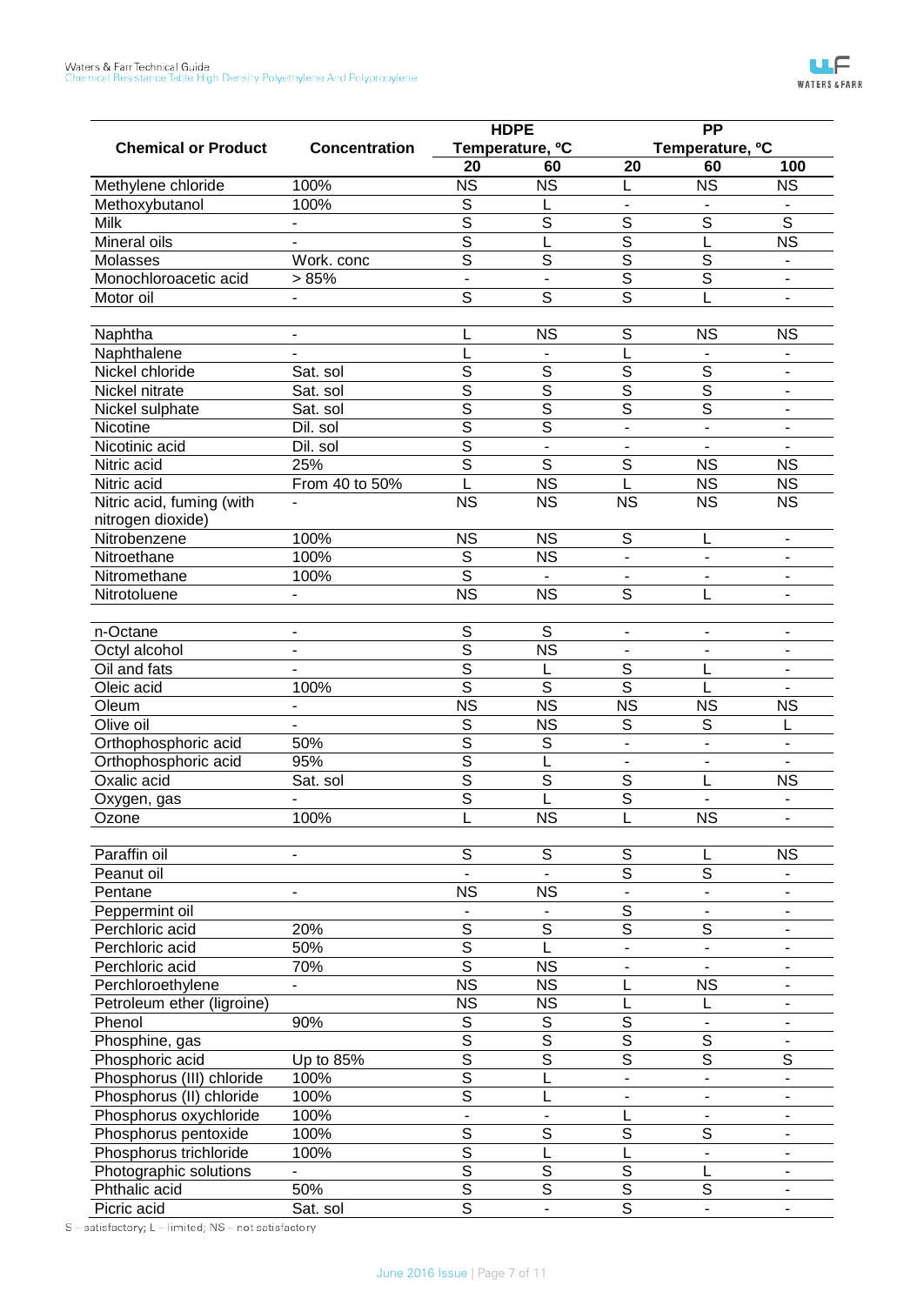|                            |                      |                         | <b>HDPE</b>                 |                          | <b>PP</b>                   |                              |
|----------------------------|----------------------|-------------------------|-----------------------------|--------------------------|-----------------------------|------------------------------|
| <b>Chemical or Product</b> | <b>Concentration</b> |                         | Temperature, <sup>o</sup> C |                          | Temperature, <sup>o</sup> C |                              |
|                            |                      | 20                      | 60                          | 20                       | 60                          | 100                          |
| Plating solutions          |                      | S                       | S                           |                          |                             |                              |
| Potassium acetate          |                      | $\overline{\mathsf{s}}$ | $\overline{\mathsf{s}}$     |                          |                             |                              |
| Potassium aluminium        | Sat. sol             | $\overline{\mathsf{s}}$ | $\overline{s}$              |                          |                             |                              |
| sulphate                   |                      |                         |                             |                          |                             |                              |
| Potassium benzoate         |                      | S                       | S                           |                          |                             |                              |
| Potassium bicarbonate      | Sat. sol             | $\overline{\mathsf{s}}$ | $\overline{\mathsf{s}}$     | $\overline{\mathsf{s}}$  | $\overline{s}$              | $\overline{s}$               |
| Potassium bisulphate       | Sat. sol             | $\overline{\mathsf{s}}$ | $\overline{\mathsf{s}}$     | S                        | $\overline{\mathsf{s}}$     | $\blacksquare$               |
| Potassium bisulphite       | Sol                  | $\overline{\mathsf{s}}$ | $\overline{\mathsf{s}}$     | $\overline{\mathsf{s}}$  | $\overline{\phantom{a}}$    | $\overline{\phantom{a}}$     |
| Potassium borate           | Sat. sol             | $\overline{\mathsf{s}}$ | $\overline{\mathsf{s}}$     | $\overline{\mathsf{s}}$  | $\overline{\mathsf{s}}$     | $\blacksquare$               |
| Potassium bromate          | Up to 10%            | $\overline{\mathsf{s}}$ | $\overline{\mathsf{s}}$     | $\overline{\mathsf{s}}$  | $\overline{s}$              | $\overline{\phantom{a}}$     |
| Potassium bromate          | Sat. sol             | $\overline{\mathsf{s}}$ | $\overline{\mathsf{s}}$     | $\blacksquare$           | $\overline{\phantom{a}}$    | $\overline{\phantom{a}}$     |
| Potassium bromide          | Sat. sol             | $\overline{\mathsf{s}}$ | $\overline{\mathsf{s}}$     | $\overline{\mathsf{s}}$  | $\overline{s}$              | $\blacksquare$               |
| Potassium carbonate        | Sat. sol             | $\overline{\mathsf{s}}$ | $\overline{\mathsf{s}}$     | $\overline{\mathsf{s}}$  | $\overline{\mathsf{s}}$     | $\blacksquare$               |
| Potassium chlorate         | Sat. sol             | $\overline{\mathsf{s}}$ | $\overline{\mathsf{s}}$     | $\overline{\mathsf{s}}$  | $\overline{\mathsf{s}}$     | $\overline{\phantom{a}}$     |
| Potassium chloride         | Sat. sol             | $\overline{\mathsf{s}}$ | $\overline{\mathsf{s}}$     | $\overline{\mathsf{s}}$  | $\overline{\mathsf{s}}$     | $\overline{\phantom{a}}$     |
| Potassium chromate         | Sat. sol             | $\overline{\mathsf{s}}$ | $\overline{\mathsf{s}}$     | $\overline{\mathsf{s}}$  | $\overline{s}$              | $\blacksquare$               |
| Potassium cyanide          | Sol                  | $\overline{\mathsf{s}}$ | $\overline{\mathsf{s}}$     | $\overline{\mathsf{s}}$  | $\overline{a}$              |                              |
| Potassium dichromate       | Sat. sol             | $\overline{\mathsf{s}}$ | $\overline{\mathsf{s}}$     | $\overline{\mathsf{s}}$  | $\overline{s}$              | $\overline{s}$               |
| Potassium ferricyanide     | Sat. sol             | $\overline{\mathsf{s}}$ | $\overline{\mathsf{s}}$     | $\overline{\mathsf{s}}$  | $\overline{\mathsf{s}}$     | $\overline{\phantom{a}}$     |
| Potassium ferrocyanide     | Sat. sol             | $\overline{\mathsf{s}}$ | $\overline{\mathsf{s}}$     | $\overline{\mathsf{s}}$  | $\overline{\mathsf{s}}$     | $\blacksquare$               |
| Potassium fluoride         | Sat. sol             | $\overline{\mathsf{s}}$ | $\overline{\mathsf{s}}$     | $\overline{\mathsf{s}}$  | $\overline{s}$              | $\qquad \qquad \blacksquare$ |
| Potassium                  | Sat. sol             | $\overline{\mathsf{s}}$ | $\overline{s}$              |                          |                             |                              |
| hexafluorosilicate         |                      |                         |                             |                          |                             |                              |
| Potassium hydroxide        | Up to 50%            | S                       | S                           | S                        | S                           | S                            |
| Potassium hypochlorite     | Sol                  | $\overline{s}$          |                             | $\overline{\phantom{a}}$ | $\blacksquare$              | $\blacksquare$               |
| Potassium iodate           | 10%                  | $\overline{s}$          | $\overline{S}$              |                          | $\blacksquare$              | $\sim$                       |
| Potassium iodide           | Sat. sol             | $\overline{s}$          | $\overline{s}$              | S                        | $\blacksquare$              | $\blacksquare$               |
| Potassium nitrate          | Sat. sol             | $\overline{\mathsf{s}}$ | $\overline{\mathsf{s}}$     | $\overline{\mathsf{s}}$  | S                           | $\blacksquare$               |
| Potassium orthophosphate   | Sat. sol             | $\overline{\mathsf{s}}$ | $\overline{\mathsf{s}}$     | $\blacksquare$           | $\blacksquare$              | ٠                            |
| Potassium oxalate          | Sat. sol             | $\overline{s}$          | $\overline{\mathsf{s}}$     |                          |                             |                              |
| Potassium perchlorate      | 10%                  | $\overline{\mathsf{s}}$ | $\overline{\mathsf{s}}$     | S                        | S                           | ٠                            |
| Potassium perchlorate      | Sat. sol             | $\overline{\mathsf{s}}$ | $\overline{\mathsf{s}}$     | $\overline{\phantom{a}}$ | $\blacksquare$              | $\blacksquare$               |
| Potassium permanganate     | 20%                  | $\overline{s}$          | $\overline{s}$              |                          |                             |                              |
| Potassium permanganate     | (2 N) 30%            | ä,                      | $\blacksquare$              | S                        | $\blacksquare$              |                              |
| Potassium persulphate      | Sat. sol             | $\overline{s}$          | $\overline{\mathcal{S}}$    | $\overline{\mathsf{s}}$  | $\overline{\mathcal{S}}$    |                              |
| Potassium phosphate        | Sat. sol             | $\overline{s}$          | $\overline{s}$              |                          |                             |                              |
| Potassium sulphate         | Sat. sol             | $\overline{s}$          | $\overline{s}$              | $\mathsf S$              | $\mathbb S$                 |                              |
| Potassium sulphide         | Sat. sol             | $\overline{\mathsf{s}}$ | $\overline{s}$              | $\overline{\mathsf{s}}$  | $\overline{\mathsf{s}}$     | $\overline{\phantom{a}}$     |
| Potassium sulphite         | Sat. sol             |                         |                             | $\overline{s}$           | $\overline{s}$              | $\overline{\phantom{a}}$     |
| Potassium thiocyanate      | Sat. sol             | $\overline{s}$          | $\overline{s}$              |                          |                             | $\blacksquare$               |
| Potassium thiosulphate     | Sat. sol             | $\overline{s}$          | $\overline{s}$              | $\overline{S}$           | $\mathsf S$                 | $\overline{\phantom{a}}$     |
| Propane, gas               | 100%                 |                         |                             | $\overline{s}$           | $\blacksquare$              | $\overline{\phantom{a}}$     |
| Propargyl alcohol          |                      | $\overline{\mathsf{s}}$ | $\overline{\mathsf{s}}$     |                          |                             | $\blacksquare$               |
| n-Propanol                 |                      | $\overline{\mathsf{s}}$ | $\overline{\mathsf{s}}$     | $\overline{S}$           | $\mathbb S$                 | $\blacksquare$               |
| Propionic acid             | 50%                  | $\overline{\mathsf{s}}$ | $\overline{s}$              | $\overline{\mathsf{s}}$  | ۰                           | ۰                            |
| Propionic acid             | 100%                 | $\overline{\mathsf{s}}$ |                             | $\overline{s}$           |                             | $\overline{\phantom{a}}$     |
|                            | 100%                 | <b>NS</b>               | <b>NS</b>                   | <b>NS</b>                | <b>NS</b>                   | $\blacksquare$               |
| Propylene dichloride       |                      |                         |                             |                          |                             |                              |
| Propylene glycol           |                      | S<br>$\overline{s}$     | S                           | S                        | S                           | $\overline{\phantom{a}}$     |
| Pyridine                   | 100%                 |                         | L                           | L                        | $\overline{\phantom{a}}$    | $\blacksquare$               |
|                            |                      |                         |                             |                          |                             |                              |
| Quinol (hydroquinone)      | Sat. sol             | $\mathbb S$             | S                           | $\overline{\phantom{a}}$ | $\overline{\phantom{a}}$    | $\blacksquare$               |
|                            |                      |                         |                             |                          |                             |                              |
| Resorcinol                 | Sat. sol             | $\mathbb S$             | S                           | S                        | $\mathbb S$                 | $\overline{\phantom{a}}$     |
|                            |                      |                         |                             |                          |                             |                              |
| Salicylic acid             | Sat. sol             | $\mathbb S$             | S                           | S                        | S                           |                              |
| Sea water                  |                      | $\overline{s}$          | $\overline{s}$              | $\overline{\mathsf{s}}$  | $\overline{s}$              | $\overline{s}$               |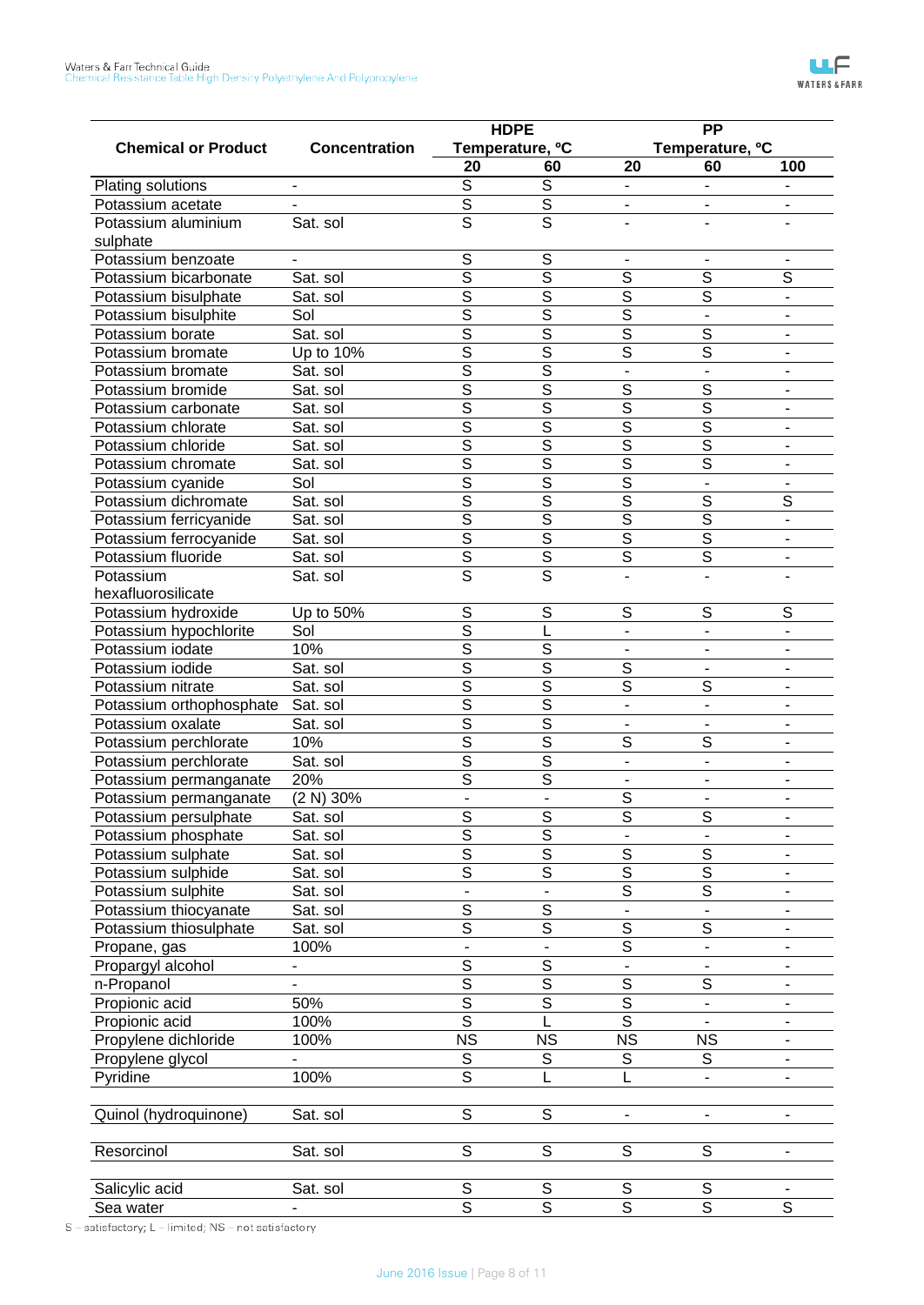|                                        |                      |                         | <b>HDPE</b>                 |                         | <b>PP</b>                   |                          |
|----------------------------------------|----------------------|-------------------------|-----------------------------|-------------------------|-----------------------------|--------------------------|
| <b>Chemical or Product</b>             | <b>Concentration</b> |                         | Temperature, <sup>o</sup> C |                         | Temperature, <sup>o</sup> C |                          |
|                                        |                      | 20                      | 60                          | 20                      | 60                          | 100                      |
| Selenic acid                           |                      | $\overline{s}$          | $\overline{s}$              |                         |                             |                          |
| Sewage (residential)                   |                      | S                       | $\overline{\mathsf{s}}$     | $\overline{\mathsf{s}}$ | $\overline{s}$              |                          |
| Silicon oil                            |                      | $\overline{\mathsf{s}}$ | $\overline{\mathsf{s}}$     | $\overline{\mathsf{s}}$ | $\overline{\mathsf{s}}$     | $\overline{\mathsf{s}}$  |
| Silver acetate                         | Sat. sol             | $\overline{\mathsf{s}}$ | $\overline{\mathsf{s}}$     | $\overline{\mathsf{s}}$ | $\overline{\mathsf{s}}$     |                          |
| Silver cyanide                         | Sat. sol             | $\overline{\mathsf{s}}$ | $\overline{\mathsf{s}}$     | $\overline{\mathsf{s}}$ | $\overline{\mathsf{s}}$     |                          |
| Silver nitrate                         | Sat. sol             | S                       | S                           | $\overline{\mathsf{s}}$ | $\overline{\mathsf{s}}$     |                          |
| Soap solution                          | 100%                 | $\overline{\mathsf{s}}$ | $\overline{\mathsf{s}}$     | $\overline{\mathsf{s}}$ | $\overline{\mathsf{s}}$     | $\overline{\phantom{a}}$ |
| Sodium acetate                         | Sat. sol             | $\overline{\mathsf{s}}$ | $\overline{\mathsf{s}}$     | $\overline{\mathsf{s}}$ | $\overline{\mathsf{s}}$     | $\overline{s}$           |
| Sodium antimonate                      | Sat. sol             | $\overline{\mathsf{s}}$ | S                           | $\overline{\mathsf{s}}$ | $\overline{\mathsf{s}}$     | $\blacksquare$           |
| Sodium arsenite                        | Sat. sol             | $\overline{\mathsf{s}}$ | $\overline{\mathsf{s}}$     | $\overline{\mathsf{s}}$ | $\overline{\mathsf{s}}$     |                          |
| Sodium benzoate                        | 35%                  | $\overline{\mathsf{s}}$ | $\overline{\mathsf{s}}$     | $\overline{\mathsf{s}}$ | L                           |                          |
| Sodium benzoate                        | Sat. sol             | $\overline{\mathsf{s}}$ | $\overline{\mathsf{s}}$     | $\frac{1}{2}$           |                             |                          |
| Sodium bicarbonate                     | Sat. sol             | S                       | $\overline{\mathsf{s}}$     | $\overline{\mathsf{s}}$ | $\overline{\mathsf{s}}$     | $\overline{s}$           |
| Sodium bisulphate                      | Sat. sol             | $\overline{\mathsf{s}}$ | $\overline{\mathsf{s}}$     | $\overline{\mathsf{s}}$ | $\overline{\mathsf{s}}$     | $\blacksquare$           |
| Sodium bisulphite                      | Sat. sol             | $\overline{\mathsf{s}}$ | $\overline{\mathsf{s}}$     | $\overline{\mathsf{s}}$ | $\overline{\mathsf{s}}$     |                          |
| Sodium borate                          |                      | $\overline{\mathsf{s}}$ | $\overline{\mathsf{s}}$     | $\overline{\mathsf{s}}$ | $\overline{\mathsf{s}}$     |                          |
| Sodium bromide                         | Sat. sol             | S                       | S                           | $\overline{\mathsf{s}}$ | $\overline{\mathsf{s}}$     | $\blacksquare$           |
| Sodium carbonate                       | Sat. sol             | $\overline{\mathsf{s}}$ | $\overline{\mathsf{s}}$     | $\overline{\mathsf{s}}$ | $\overline{\mathsf{s}}$     |                          |
| Sodium chlorate                        | Sat. sol             | $\overline{\mathsf{s}}$ | $\overline{\mathsf{s}}$     | $\overline{\mathsf{s}}$ | $\overline{\mathsf{s}}$     |                          |
| Sodium chloride                        | Sat. sol             | $\overline{\mathsf{s}}$ | $\overline{\mathsf{s}}$     | $\overline{\mathsf{s}}$ | $\overline{\mathsf{s}}$     |                          |
| Sodium chlorite                        | 2%                   | $\blacksquare$          | $\blacksquare$              | $\overline{\mathsf{s}}$ | L                           | <b>NS</b>                |
| Sodium chlorite                        | 20%                  |                         |                             | $\overline{\mathsf{s}}$ | L                           | <b>NS</b>                |
| Sodium cyanide                         | Sat. sol             | $\overline{\mathsf{s}}$ | $\overline{\mathsf{s}}$     | $\overline{\mathsf{s}}$ |                             |                          |
| Sodium dichromate                      | Sat. sol             | S                       | S                           | $\overline{\mathsf{s}}$ | S                           | $\overline{s}$           |
| Sodium ferricyanide                    | Sat. sol             | $\overline{\mathsf{s}}$ | $\overline{\mathsf{s}}$     |                         |                             |                          |
|                                        | Sat. sol             | $\overline{\mathsf{s}}$ | $\overline{\mathsf{s}}$     | $\overline{\mathsf{s}}$ | $\overline{\mathsf{s}}$     | $\blacksquare$           |
| Sodium ferrocyanide<br>Sodium fluoride | Sat. sol             | $\overline{\mathsf{s}}$ | $\overline{\mathsf{s}}$     | $\overline{\mathsf{s}}$ | $\overline{\mathsf{s}}$     |                          |
| Sodium hexafluorosilicate              |                      | S                       | S                           |                         |                             |                          |
|                                        | Sat. sol<br>Sol      | $\overline{\mathsf{s}}$ | $\overline{\mathsf{s}}$     | $\overline{\mathsf{s}}$ | $\overline{\mathsf{s}}$     | $\overline{s}$           |
| Sodium hydroxide                       |                      | $\overline{\mathsf{s}}$ | $\overline{\mathsf{s}}$     |                         |                             |                          |
| Sodium hypochloride                    |                      | $\overline{\mathsf{s}}$ | $\overline{\mathsf{s}}$     |                         |                             | $\blacksquare$           |
| Sodium hypochlorite                    | 5%                   | $\overline{\mathsf{s}}$ | $\overline{s}$              | $\overline{s}$          | $\overline{\mathsf{s}}$     |                          |
| Sodium hypochlorite                    | $10% - 15%$          |                         |                             | $\overline{\mathsf{s}}$ | $\blacksquare$              |                          |
| Sodium hypochlorite                    | 15% available CI     | $\overline{\mathsf{s}}$ | $\overline{s}$              | $\blacksquare$          |                             |                          |
| Sodium hypochlorite                    | 20%                  | $\overline{a}$          | $\overline{a}$              |                         |                             | <b>NS</b>                |
| Sodium iodate                          | 10%                  | $\overline{\mathsf{s}}$ | $\overline{\mathsf{s}}$     |                         |                             |                          |
| Sodium iodide                          | Sat. sol             | S                       | $\overline{\mathsf{s}}$     |                         |                             |                          |
| Sodium metaphosphate                   | Sol                  |                         |                             | $\overline{\mathsf{s}}$ |                             |                          |
| Sodium nitrate                         | Sat. sol             | $\overline{\mathsf{s}}$ | $\overline{\mathsf{s}}$     | $\overline{\mathsf{s}}$ | $\overline{s}$              |                          |
| Sodium nitrite                         | Sat. sol             | $\overline{\mathsf{s}}$ | $\overline{\mathsf{s}}$     | $\overline{\mathsf{s}}$ | $\overline{\mathsf{s}}$     |                          |
| Sodium ortophosphate                   | Sat. sol             | $\overline{\mathsf{s}}$ | $\overline{\mathsf{s}}$     | ÷                       |                             |                          |
| Sodium oxalate                         | Sat. sol             | $\overline{\mathsf{s}}$ | $\overline{\mathsf{s}}$     |                         |                             |                          |
| Sodium perborate                       | Sat. sol             |                         |                             | $\overline{\mathsf{s}}$ | $\overline{\mathsf{s}}$     |                          |
| Sodium phosphate                       | Sat. sol             | $\overline{\mathsf{s}}$ | $\overline{\mathsf{s}}$     | $\overline{\mathsf{s}}$ | $\overline{\mathsf{s}}$     | $\overline{\mathsf{s}}$  |
| Sodium silicate                        | Sol                  | $\overline{\mathsf{s}}$ | $\overline{\mathsf{s}}$     | $\overline{\mathsf{s}}$ | $\overline{\mathsf{s}}$     | ۰                        |
| Sodium sulphate                        | Sat. sol             | $\overline{\mathsf{s}}$ | $\overline{\mathsf{s}}$     | $\overline{\mathsf{s}}$ | $\overline{\mathsf{s}}$     |                          |
| Sodium sulphide                        | Sat. sol             | $\overline{\mathsf{s}}$ | $\overline{\mathsf{s}}$     | $\overline{\mathsf{s}}$ |                             |                          |
| Sodium sulphite                        | Sat. sol             | $\overline{\mathsf{s}}$ | $\overline{\mathsf{s}}$     | $\overline{\mathsf{s}}$ | $\overline{\mathsf{s}}$     | ۰                        |
| Sodium thiocyanate                     | Sat. sol             | $\overline{\mathsf{s}}$ | $\overline{\mathsf{s}}$     |                         |                             |                          |
| Sodium thiosulphate                    | Sat sol              |                         |                             | $\overline{\mathsf{s}}$ |                             |                          |
| (hyposulphate)                         |                      |                         |                             |                         |                             |                          |
| Soybean oil                            |                      |                         |                             | $\mathsf S$             |                             |                          |
| Stannic chloride                       | Sat. sol             | $\overline{\mathsf{s}}$ | $\overline{\mathsf{s}}$     | $\overline{\mathsf{s}}$ | $\overline{\mathsf{s}}$     |                          |
| Stannous chloride                      | Sat. sol             | $\overline{\mathsf{s}}$ | $\overline{\mathsf{s}}$     | $\overline{\mathsf{s}}$ | $\overline{\mathsf{s}}$     | $\overline{\phantom{0}}$ |
| Starch solution                        | Sat. sol             | $\overline{s}$          | $\overline{\mathsf{s}}$     | $\overline{s}$          | $\overline{s}$              | ۰                        |
| Stearic acid                           | Sat. sol             | $\overline{\mathsf{s}}$ |                             | $\overline{s}$          |                             |                          |
| Styrene                                | Sol                  | L                       | $\overline{\text{NS}}$      | $\overline{L}$          | $\overline{\text{NS}}$      |                          |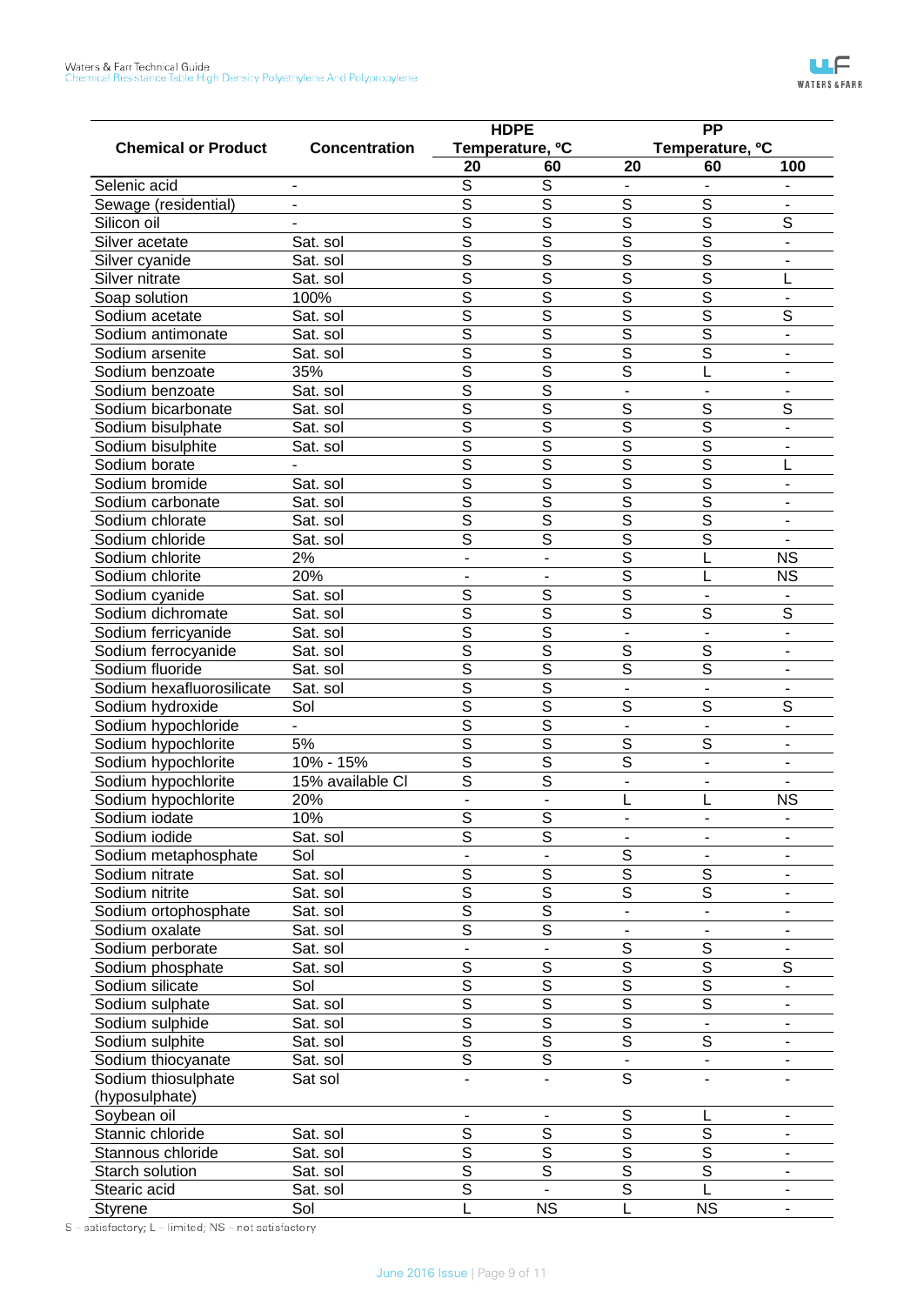|                                                   |                          |                         | <b>HDPE</b>                 |                         | $\overline{PP}$             |                              |  |
|---------------------------------------------------|--------------------------|-------------------------|-----------------------------|-------------------------|-----------------------------|------------------------------|--|
| <b>Chemical or Product</b>                        | <b>Concentration</b>     |                         | Temperature, <sup>o</sup> C |                         | Temperature, <sup>o</sup> C |                              |  |
|                                                   |                          | 20                      | 60                          | 20                      | 60                          | 100                          |  |
| Succinic acid                                     | Sat. sol                 |                         |                             | $\overline{s}$          | $\overline{s}$              |                              |  |
| Sulphur dioxide                                   | Dry gas                  | S                       | $\overline{s}$              | $\overline{s}$          | $\overline{\mathsf{s}}$     |                              |  |
| Sulphur dioxide                                   | Wet gas                  | $\blacksquare$          |                             | $\overline{\mathsf{s}}$ | $\overline{\mathsf{s}}$     | $\overline{\phantom{a}}$     |  |
| Sulphur trioxide                                  | 100%                     | <b>NS</b>               | <b>NS</b>                   | $\overline{\text{NS}}$  | $\blacksquare$              | $\overline{\phantom{a}}$     |  |
| Sulphuric acid                                    | Up to 10%                | S                       | S                           | $\overline{S}$          | $\overline{\mathsf{s}}$     | $\overline{s}$               |  |
| Sulphuric acid                                    | 30%                      | S                       | $\overline{s}$              | $\overline{s}$          | $\overline{\mathsf{s}}$     | $\overline{\phantom{0}}$     |  |
| Sulphuric acid                                    | 50%                      | S                       | $\overline{s}$              | $\overline{\mathsf{s}}$ |                             |                              |  |
| Sulphuric acid                                    | 70%                      | S                       | L                           | $\overline{\mathsf{s}}$ |                             |                              |  |
| Sulphuric acid                                    | 80%                      | $\overline{\mathsf{s}}$ | <b>NS</b>                   | $\overline{s}$          |                             |                              |  |
| Sulphuric acid                                    | 96%                      |                         | $\overline{\text{NS}}$      | $\overline{\mathsf{s}}$ |                             | <b>NS</b>                    |  |
| Sulphuric acid                                    | 98%                      |                         | $\overline{\text{NS}}$      | L                       | <b>NS</b>                   | <b>NS</b>                    |  |
| Sulphuric acid                                    | Fuming                   | <b>NS</b>               | <b>NS</b>                   | L                       | <b>NS</b>                   | <b>NS</b>                    |  |
| Sulphurous acid                                   | Sol                      | S                       | S                           | $\overline{s}$          | S                           |                              |  |
| <b>Tallow</b>                                     |                          | S                       | L                           | S                       | $\mathsf S$                 | $\qquad \qquad \blacksquare$ |  |
| Tannic acid                                       | Sol                      | S                       | $\overline{s}$              | $\overline{s}$          | $\overline{\mathsf{s}}$     | $\blacksquare$               |  |
| Tartaric acid                                     | Sat. sol                 | $\overline{\mathsf{s}}$ | $\overline{s}$              | $\overline{\mathsf{s}}$ | $\overline{s}$              | $\overline{\phantom{a}}$     |  |
| Tetrachloroethylene                               | 100%                     | $\overline{\text{NS}}$  | $\overline{\text{NS}}$      | $\overline{\text{NS}}$  | $\overline{\text{NS}}$      | $\overline{\phantom{a}}$     |  |
| Tetrachlormethane                                 | 100%                     |                         | $\overline{\text{NS}}$      |                         |                             | $\blacksquare$               |  |
| Tetradecane                                       |                          | <b>NS</b>               | <b>NS</b>                   | ٠                       |                             |                              |  |
| Tetrahydrofuran                                   | 100%                     | <b>NS</b>               | <b>NS</b>                   |                         | <b>NS</b>                   | <b>NS</b>                    |  |
| Tetrahydronaphthalene                             | 100%                     | S                       | L                           | L                       | <b>NS</b>                   | <b>NS</b>                    |  |
| <b>Tetralin</b>                                   | 100%                     |                         |                             | <b>NS</b>               | <b>NS</b>                   | <b>NS</b>                    |  |
| Thionyl chloride                                  | 100%                     | <b>NS</b>               | <b>NS</b>                   | <b>NS</b>               | <b>NS</b>                   | $\blacksquare$               |  |
| Thiophene                                         | 100%                     |                         |                             | $\overline{S}$          | L                           |                              |  |
| Tin (II) chloride                                 | Sat. sol                 | $\overline{s}$          | $\overline{S}$              | $\overline{s}$          | $\overline{S}$              | $\overline{\phantom{m}}$     |  |
| Tin (IV) chloride                                 | Sol                      | $\overline{\mathsf{s}}$ | $\overline{s}$              | $\overline{s}$          | $\overline{\mathsf{s}}$     | $\blacksquare$               |  |
| Titanium tetrachloride                            | Sat. sol                 | $\overline{\text{NS}}$  | $\overline{\text{NS}}$      | L.                      |                             |                              |  |
| Toluene                                           | 100%                     |                         | $\overline{\text{NS}}$      |                         | <b>NS</b>                   | <b>NS</b>                    |  |
| Tribromomethane                                   |                          | <b>NS</b>               | <b>NS</b>                   | ä,                      |                             |                              |  |
| Tricholoroacetic acid                             | 50%                      | $\overline{S}$          | S                           | $\overline{s}$          | $\overline{s}$              |                              |  |
| Trichloroacetaldehyde                             |                          | $\overline{\mathsf{s}}$ | ä,                          |                         |                             |                              |  |
| Trichlorobenzene                                  | Pure                     |                         |                             | <b>NS</b>               | <b>NS</b>                   | <b>NS</b>                    |  |
| Trichloroethylene                                 | 100%                     | <b>NS</b>               | <b>NS</b>                   | <b>NS</b>               | <b>NS</b>                   | $\overline{\text{NS}}$       |  |
| Triethanolamine                                   | Sol                      | $\overline{S}$          |                             | $\overline{S}$          |                             |                              |  |
|                                                   |                          | $\overline{\mathsf{s}}$ | ц<br>$\overline{s}$         | $\overline{\mathsf{s}}$ |                             |                              |  |
| Triethylene glycol                                |                          | $\overline{s}$          | $\overline{s}$              | $\overline{s}$          | $\overline{s}$              |                              |  |
| Trisodium phosphate                               | Sat. sol                 | $\overline{\text{NS}}$  | $\overline{\text{NS}}$      | $\overline{\text{NS}}$  | <b>NS</b>                   | <b>NS</b>                    |  |
| Turpentine                                        |                          |                         |                             |                         |                             |                              |  |
| Urea                                              | Sat. sol                 |                         |                             | S                       | $\mathbb S$                 |                              |  |
| Urea                                              | Sol                      | $\overline{s}$          | $\overline{s}$              |                         |                             |                              |  |
| Urine                                             | $\overline{\phantom{0}}$ | $\overline{s}$          | $\overline{\mathsf{s}}$     | $\overline{s}$          | $\overline{s}$              | ÷                            |  |
| Vanilla extract                                   |                          | $\mathbb S$             | S                           |                         |                             | ۰                            |  |
| Vaseline                                          |                          | $\overline{\mathsf{s}}$ | $\overline{\mathsf{s}}$     | $\overline{s}$          |                             | ٠                            |  |
| Vegetable oils                                    |                          | $\overline{s}$          | $\overline{\mathsf{s}}$     | $\overline{\mathsf{s}}$ | $\mathbb S$                 | ٠                            |  |
| Vinegar                                           |                          | $\overline{s}$          | $\overline{s}$              | $\overline{\mathsf{s}}$ | $\overline{\mathsf{s}}$     |                              |  |
|                                                   |                          |                         |                             |                         |                             |                              |  |
| Water: sea, brackish,<br>potable, fresh, mineral, |                          | S                       | S                           | $\overline{s}$          | S                           | $\mathsf S$                  |  |
| distilled                                         |                          |                         |                             |                         |                             |                              |  |
| Wetting agents                                    | $\overline{\phantom{a}}$ | S                       | $\mathsf S$                 |                         |                             |                              |  |
| Whiskey                                           | -                        | $\overline{s}$          | $\overline{s}$              | $\overline{s}$          | $\overline{\mathcal{S}}$    |                              |  |
| Wines                                             | -                        | $\overline{\mathsf{s}}$ | $\overline{\mathsf{s}}$     | $\overline{\mathsf{s}}$ | $\overline{\mathsf{s}}$     |                              |  |
| Wines and spirits                                 | ۰.                       | $\overline{s}$          | $\overline{s}$              | $\overline{s}$          | $\overline{s}$              | ۰                            |  |
|                                                   |                          |                         |                             |                         |                             |                              |  |